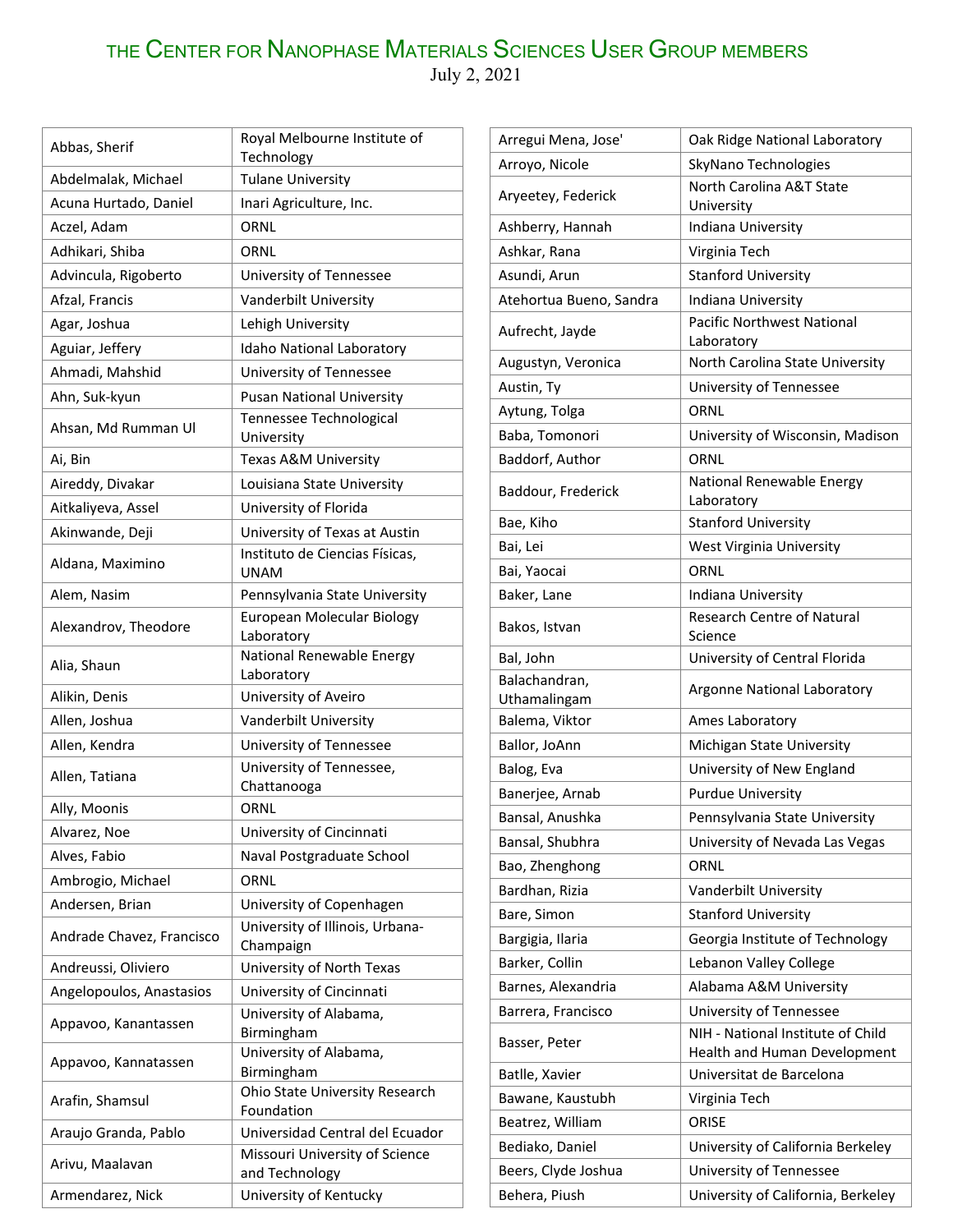| ORNL<br>Belianinov, Alex<br>Bell, Alexis<br>University of California, Berkeley<br>Bell, Crystal<br>Georgia Institute of Technology<br>ORNL<br>Bell, Zane<br>Benali, Anouar<br><b>Argonne National Laboratory</b><br><b>National Renewable Energy</b><br>Bender, Guido<br>Laboratory<br><b>Stanford University</b><br>Ben-Naim, Micha<br><b>Stanford University</b><br>Bent, Stacey<br>Berlijn, Tom<br>ORNL<br>Bernholc, Jerzy (Jerry)<br>North Carolina State University<br>University of Tennessee,<br>Bey, Sara<br>Chattanooga<br>University of Oxford<br>Bhaskaran, Harish<br>Bhatt, Ketan<br><b>CFD Research Corporation</b><br>ORNL<br>Bhattacharya, Arunodaya<br>Bhave, Ramesh<br>ORNL<br>University of Oxford<br>Bian, Xinya<br>Bichler, Karin<br>Louisiana State University<br>Bilkey, Natasha<br><b>Washington University</b><br>Bin-Tarik, Farhan<br><b>Clemson University</b><br>Birch, Shantonio Winston<br>University of Michigan<br>Saint<br>Bischak, Connor<br>University of Washington<br>Blake, Alyssa M.<br>Georgia Institute of Technology<br>Bliznakov, Stoyan<br>University of Connecticut<br>Bliznyuk, Valery<br><b>Clemson University</b><br>Blum, Thomas<br>University of California Irvine<br>University of Cape Town<br>Blumenthal, Mark<br>Bocharova, Vera<br>ORNL<br>Boebinger, Matthew<br>Georgia Institute of Technology<br>Boehlert, Carl<br>Michigan State University<br>Boldman, Walker<br>University of Tennessee<br>ORNL<br>Bolmatov, Dima<br>Bolmatov, Dmitry<br>University of Tennessee<br>Vanderbilt University<br>Bonacum, Thomas<br>Bone, Alexandria<br>University of Tennessee<br>Bonilla Bonilla, Francisco<br>CIC Energigune<br>Michigan Technological<br>Boora, Manpreet<br>University<br>Bordia, Rajendra Kumar<br><b>Clemson University</b><br>Virginia Polytechnic Institute &<br>Boreyko, Jonathan<br><b>State University</b><br>ORNL<br>Boris, Mark<br>Oak Ridge National Laboratory<br>Borisevich, Albina<br>Boyd, Shelby<br>North Carolina State University | Belarbi, Zineb        | National Energy Technology<br>Laboratory |
|----------------------------------------------------------------------------------------------------------------------------------------------------------------------------------------------------------------------------------------------------------------------------------------------------------------------------------------------------------------------------------------------------------------------------------------------------------------------------------------------------------------------------------------------------------------------------------------------------------------------------------------------------------------------------------------------------------------------------------------------------------------------------------------------------------------------------------------------------------------------------------------------------------------------------------------------------------------------------------------------------------------------------------------------------------------------------------------------------------------------------------------------------------------------------------------------------------------------------------------------------------------------------------------------------------------------------------------------------------------------------------------------------------------------------------------------------------------------------------------------------------------------------------------------------------------------------------------------------------------------------------------------------------------------------------------------------------------------------------------------------------------------------------------------------------------------------------------------------------------------------------------------------------------------------------------------------------------------------------------------------------------|-----------------------|------------------------------------------|
|                                                                                                                                                                                                                                                                                                                                                                                                                                                                                                                                                                                                                                                                                                                                                                                                                                                                                                                                                                                                                                                                                                                                                                                                                                                                                                                                                                                                                                                                                                                                                                                                                                                                                                                                                                                                                                                                                                                                                                                                                |                       |                                          |
|                                                                                                                                                                                                                                                                                                                                                                                                                                                                                                                                                                                                                                                                                                                                                                                                                                                                                                                                                                                                                                                                                                                                                                                                                                                                                                                                                                                                                                                                                                                                                                                                                                                                                                                                                                                                                                                                                                                                                                                                                |                       |                                          |
|                                                                                                                                                                                                                                                                                                                                                                                                                                                                                                                                                                                                                                                                                                                                                                                                                                                                                                                                                                                                                                                                                                                                                                                                                                                                                                                                                                                                                                                                                                                                                                                                                                                                                                                                                                                                                                                                                                                                                                                                                |                       |                                          |
|                                                                                                                                                                                                                                                                                                                                                                                                                                                                                                                                                                                                                                                                                                                                                                                                                                                                                                                                                                                                                                                                                                                                                                                                                                                                                                                                                                                                                                                                                                                                                                                                                                                                                                                                                                                                                                                                                                                                                                                                                |                       |                                          |
|                                                                                                                                                                                                                                                                                                                                                                                                                                                                                                                                                                                                                                                                                                                                                                                                                                                                                                                                                                                                                                                                                                                                                                                                                                                                                                                                                                                                                                                                                                                                                                                                                                                                                                                                                                                                                                                                                                                                                                                                                |                       |                                          |
|                                                                                                                                                                                                                                                                                                                                                                                                                                                                                                                                                                                                                                                                                                                                                                                                                                                                                                                                                                                                                                                                                                                                                                                                                                                                                                                                                                                                                                                                                                                                                                                                                                                                                                                                                                                                                                                                                                                                                                                                                |                       |                                          |
|                                                                                                                                                                                                                                                                                                                                                                                                                                                                                                                                                                                                                                                                                                                                                                                                                                                                                                                                                                                                                                                                                                                                                                                                                                                                                                                                                                                                                                                                                                                                                                                                                                                                                                                                                                                                                                                                                                                                                                                                                |                       |                                          |
|                                                                                                                                                                                                                                                                                                                                                                                                                                                                                                                                                                                                                                                                                                                                                                                                                                                                                                                                                                                                                                                                                                                                                                                                                                                                                                                                                                                                                                                                                                                                                                                                                                                                                                                                                                                                                                                                                                                                                                                                                |                       |                                          |
|                                                                                                                                                                                                                                                                                                                                                                                                                                                                                                                                                                                                                                                                                                                                                                                                                                                                                                                                                                                                                                                                                                                                                                                                                                                                                                                                                                                                                                                                                                                                                                                                                                                                                                                                                                                                                                                                                                                                                                                                                |                       |                                          |
|                                                                                                                                                                                                                                                                                                                                                                                                                                                                                                                                                                                                                                                                                                                                                                                                                                                                                                                                                                                                                                                                                                                                                                                                                                                                                                                                                                                                                                                                                                                                                                                                                                                                                                                                                                                                                                                                                                                                                                                                                |                       |                                          |
|                                                                                                                                                                                                                                                                                                                                                                                                                                                                                                                                                                                                                                                                                                                                                                                                                                                                                                                                                                                                                                                                                                                                                                                                                                                                                                                                                                                                                                                                                                                                                                                                                                                                                                                                                                                                                                                                                                                                                                                                                |                       |                                          |
|                                                                                                                                                                                                                                                                                                                                                                                                                                                                                                                                                                                                                                                                                                                                                                                                                                                                                                                                                                                                                                                                                                                                                                                                                                                                                                                                                                                                                                                                                                                                                                                                                                                                                                                                                                                                                                                                                                                                                                                                                |                       |                                          |
|                                                                                                                                                                                                                                                                                                                                                                                                                                                                                                                                                                                                                                                                                                                                                                                                                                                                                                                                                                                                                                                                                                                                                                                                                                                                                                                                                                                                                                                                                                                                                                                                                                                                                                                                                                                                                                                                                                                                                                                                                |                       |                                          |
|                                                                                                                                                                                                                                                                                                                                                                                                                                                                                                                                                                                                                                                                                                                                                                                                                                                                                                                                                                                                                                                                                                                                                                                                                                                                                                                                                                                                                                                                                                                                                                                                                                                                                                                                                                                                                                                                                                                                                                                                                |                       |                                          |
|                                                                                                                                                                                                                                                                                                                                                                                                                                                                                                                                                                                                                                                                                                                                                                                                                                                                                                                                                                                                                                                                                                                                                                                                                                                                                                                                                                                                                                                                                                                                                                                                                                                                                                                                                                                                                                                                                                                                                                                                                |                       |                                          |
|                                                                                                                                                                                                                                                                                                                                                                                                                                                                                                                                                                                                                                                                                                                                                                                                                                                                                                                                                                                                                                                                                                                                                                                                                                                                                                                                                                                                                                                                                                                                                                                                                                                                                                                                                                                                                                                                                                                                                                                                                |                       |                                          |
|                                                                                                                                                                                                                                                                                                                                                                                                                                                                                                                                                                                                                                                                                                                                                                                                                                                                                                                                                                                                                                                                                                                                                                                                                                                                                                                                                                                                                                                                                                                                                                                                                                                                                                                                                                                                                                                                                                                                                                                                                |                       |                                          |
|                                                                                                                                                                                                                                                                                                                                                                                                                                                                                                                                                                                                                                                                                                                                                                                                                                                                                                                                                                                                                                                                                                                                                                                                                                                                                                                                                                                                                                                                                                                                                                                                                                                                                                                                                                                                                                                                                                                                                                                                                |                       |                                          |
|                                                                                                                                                                                                                                                                                                                                                                                                                                                                                                                                                                                                                                                                                                                                                                                                                                                                                                                                                                                                                                                                                                                                                                                                                                                                                                                                                                                                                                                                                                                                                                                                                                                                                                                                                                                                                                                                                                                                                                                                                |                       |                                          |
|                                                                                                                                                                                                                                                                                                                                                                                                                                                                                                                                                                                                                                                                                                                                                                                                                                                                                                                                                                                                                                                                                                                                                                                                                                                                                                                                                                                                                                                                                                                                                                                                                                                                                                                                                                                                                                                                                                                                                                                                                |                       |                                          |
|                                                                                                                                                                                                                                                                                                                                                                                                                                                                                                                                                                                                                                                                                                                                                                                                                                                                                                                                                                                                                                                                                                                                                                                                                                                                                                                                                                                                                                                                                                                                                                                                                                                                                                                                                                                                                                                                                                                                                                                                                |                       |                                          |
|                                                                                                                                                                                                                                                                                                                                                                                                                                                                                                                                                                                                                                                                                                                                                                                                                                                                                                                                                                                                                                                                                                                                                                                                                                                                                                                                                                                                                                                                                                                                                                                                                                                                                                                                                                                                                                                                                                                                                                                                                |                       |                                          |
|                                                                                                                                                                                                                                                                                                                                                                                                                                                                                                                                                                                                                                                                                                                                                                                                                                                                                                                                                                                                                                                                                                                                                                                                                                                                                                                                                                                                                                                                                                                                                                                                                                                                                                                                                                                                                                                                                                                                                                                                                |                       |                                          |
|                                                                                                                                                                                                                                                                                                                                                                                                                                                                                                                                                                                                                                                                                                                                                                                                                                                                                                                                                                                                                                                                                                                                                                                                                                                                                                                                                                                                                                                                                                                                                                                                                                                                                                                                                                                                                                                                                                                                                                                                                |                       |                                          |
|                                                                                                                                                                                                                                                                                                                                                                                                                                                                                                                                                                                                                                                                                                                                                                                                                                                                                                                                                                                                                                                                                                                                                                                                                                                                                                                                                                                                                                                                                                                                                                                                                                                                                                                                                                                                                                                                                                                                                                                                                |                       |                                          |
|                                                                                                                                                                                                                                                                                                                                                                                                                                                                                                                                                                                                                                                                                                                                                                                                                                                                                                                                                                                                                                                                                                                                                                                                                                                                                                                                                                                                                                                                                                                                                                                                                                                                                                                                                                                                                                                                                                                                                                                                                |                       |                                          |
|                                                                                                                                                                                                                                                                                                                                                                                                                                                                                                                                                                                                                                                                                                                                                                                                                                                                                                                                                                                                                                                                                                                                                                                                                                                                                                                                                                                                                                                                                                                                                                                                                                                                                                                                                                                                                                                                                                                                                                                                                |                       |                                          |
|                                                                                                                                                                                                                                                                                                                                                                                                                                                                                                                                                                                                                                                                                                                                                                                                                                                                                                                                                                                                                                                                                                                                                                                                                                                                                                                                                                                                                                                                                                                                                                                                                                                                                                                                                                                                                                                                                                                                                                                                                |                       |                                          |
|                                                                                                                                                                                                                                                                                                                                                                                                                                                                                                                                                                                                                                                                                                                                                                                                                                                                                                                                                                                                                                                                                                                                                                                                                                                                                                                                                                                                                                                                                                                                                                                                                                                                                                                                                                                                                                                                                                                                                                                                                |                       |                                          |
|                                                                                                                                                                                                                                                                                                                                                                                                                                                                                                                                                                                                                                                                                                                                                                                                                                                                                                                                                                                                                                                                                                                                                                                                                                                                                                                                                                                                                                                                                                                                                                                                                                                                                                                                                                                                                                                                                                                                                                                                                |                       |                                          |
|                                                                                                                                                                                                                                                                                                                                                                                                                                                                                                                                                                                                                                                                                                                                                                                                                                                                                                                                                                                                                                                                                                                                                                                                                                                                                                                                                                                                                                                                                                                                                                                                                                                                                                                                                                                                                                                                                                                                                                                                                |                       |                                          |
|                                                                                                                                                                                                                                                                                                                                                                                                                                                                                                                                                                                                                                                                                                                                                                                                                                                                                                                                                                                                                                                                                                                                                                                                                                                                                                                                                                                                                                                                                                                                                                                                                                                                                                                                                                                                                                                                                                                                                                                                                |                       |                                          |
|                                                                                                                                                                                                                                                                                                                                                                                                                                                                                                                                                                                                                                                                                                                                                                                                                                                                                                                                                                                                                                                                                                                                                                                                                                                                                                                                                                                                                                                                                                                                                                                                                                                                                                                                                                                                                                                                                                                                                                                                                |                       |                                          |
|                                                                                                                                                                                                                                                                                                                                                                                                                                                                                                                                                                                                                                                                                                                                                                                                                                                                                                                                                                                                                                                                                                                                                                                                                                                                                                                                                                                                                                                                                                                                                                                                                                                                                                                                                                                                                                                                                                                                                                                                                |                       |                                          |
|                                                                                                                                                                                                                                                                                                                                                                                                                                                                                                                                                                                                                                                                                                                                                                                                                                                                                                                                                                                                                                                                                                                                                                                                                                                                                                                                                                                                                                                                                                                                                                                                                                                                                                                                                                                                                                                                                                                                                                                                                |                       |                                          |
|                                                                                                                                                                                                                                                                                                                                                                                                                                                                                                                                                                                                                                                                                                                                                                                                                                                                                                                                                                                                                                                                                                                                                                                                                                                                                                                                                                                                                                                                                                                                                                                                                                                                                                                                                                                                                                                                                                                                                                                                                |                       |                                          |
|                                                                                                                                                                                                                                                                                                                                                                                                                                                                                                                                                                                                                                                                                                                                                                                                                                                                                                                                                                                                                                                                                                                                                                                                                                                                                                                                                                                                                                                                                                                                                                                                                                                                                                                                                                                                                                                                                                                                                                                                                |                       |                                          |
|                                                                                                                                                                                                                                                                                                                                                                                                                                                                                                                                                                                                                                                                                                                                                                                                                                                                                                                                                                                                                                                                                                                                                                                                                                                                                                                                                                                                                                                                                                                                                                                                                                                                                                                                                                                                                                                                                                                                                                                                                |                       |                                          |
|                                                                                                                                                                                                                                                                                                                                                                                                                                                                                                                                                                                                                                                                                                                                                                                                                                                                                                                                                                                                                                                                                                                                                                                                                                                                                                                                                                                                                                                                                                                                                                                                                                                                                                                                                                                                                                                                                                                                                                                                                |                       |                                          |
|                                                                                                                                                                                                                                                                                                                                                                                                                                                                                                                                                                                                                                                                                                                                                                                                                                                                                                                                                                                                                                                                                                                                                                                                                                                                                                                                                                                                                                                                                                                                                                                                                                                                                                                                                                                                                                                                                                                                                                                                                |                       |                                          |
|                                                                                                                                                                                                                                                                                                                                                                                                                                                                                                                                                                                                                                                                                                                                                                                                                                                                                                                                                                                                                                                                                                                                                                                                                                                                                                                                                                                                                                                                                                                                                                                                                                                                                                                                                                                                                                                                                                                                                                                                                |                       |                                          |
|                                                                                                                                                                                                                                                                                                                                                                                                                                                                                                                                                                                                                                                                                                                                                                                                                                                                                                                                                                                                                                                                                                                                                                                                                                                                                                                                                                                                                                                                                                                                                                                                                                                                                                                                                                                                                                                                                                                                                                                                                |                       |                                          |
|                                                                                                                                                                                                                                                                                                                                                                                                                                                                                                                                                                                                                                                                                                                                                                                                                                                                                                                                                                                                                                                                                                                                                                                                                                                                                                                                                                                                                                                                                                                                                                                                                                                                                                                                                                                                                                                                                                                                                                                                                |                       |                                          |
|                                                                                                                                                                                                                                                                                                                                                                                                                                                                                                                                                                                                                                                                                                                                                                                                                                                                                                                                                                                                                                                                                                                                                                                                                                                                                                                                                                                                                                                                                                                                                                                                                                                                                                                                                                                                                                                                                                                                                                                                                | Bradley, Rober Kelley | Lamar University                         |

| Brahlek, Matthew<br>ORNL<br><b>CNR-NANO</b><br>Brancolini, Giorgia<br>Missouri University of Science<br>Bratten, Adam<br>and Technology<br>Southern Methodist University<br>Brenner, Kevin<br>Politecnico di Milano<br>Bricchi, Beatrice<br>ORNL<br>Bridges, Craig<br>Briggs, Emil<br>North Carolina State University<br>Briggs, Natalie<br>Pennsylvania State University<br>Broun, David<br>Simon Fraser University<br>Browning, James<br>ORNL<br>Brubaker, Zach<br>Oak Ridge National Laboratory<br>Brubaker, Zachary<br>ORNL<br>Buckin, Vitaly<br>University College Dublin<br>Bunch, Scott<br><b>Boston University</b><br>ENEA<br>Buonocore, Francesco<br>ORNL<br>Burns, James<br>Infineum<br>Busarow Cogen, Kerry<br>Sandia Corporation<br>Bussmann, Ezra<br>National Center for Metallurgical<br>Caballero, Francisca<br>Research (CENIM-CSIC)<br>Virginia Tech<br>Cai, Wenjun<br>ORNL<br>Cakmak, Ercan<br>Caldwell, Joshua<br>Vanderbilt University<br>Cali, Eleonora<br>Imperial College London<br>The Board of Trustees of the<br>University of Alabama for the<br>Camata, Renato<br>University of Alabama at<br>Birmingham<br>University of Notre Dame<br>Camden, Jon<br>Kungliga Tekniska Hogskolan<br>Canalias, Carlota<br>Royal Institute of Technology<br><b>Technical University of Denmark</b><br>Canulescu, Stela<br>Cao, Longsheng<br>University of Maryland<br>ORNL<br>Cao, Pengfei<br>Cao, Qun<br>University of Virginia<br>Cao, Shaohong<br>ORNL<br>University of Texas (Arlington)<br>Cao, Ye<br>University of Southern Mississippi<br>Cao, Zhiqiang<br><b>Stanford University</b><br>Cappelli, Mark<br>Capraz, Omer Ozgur<br>Oklahoma State University<br>Carden, Will<br>University of Florida<br><b>Colorado School of Mines</b><br>Carreon, Moises<br>ORNL<br>Carrillo, Jan-Michael<br>Consejo Superior de<br>Carton Cordero, Marta<br>Investigaciones Cientificas<br>Castellino, Steve<br>GSK<br>Celano, Umberto<br><b>IMEC</b> | Brady, Michael | ORNL |
|------------------------------------------------------------------------------------------------------------------------------------------------------------------------------------------------------------------------------------------------------------------------------------------------------------------------------------------------------------------------------------------------------------------------------------------------------------------------------------------------------------------------------------------------------------------------------------------------------------------------------------------------------------------------------------------------------------------------------------------------------------------------------------------------------------------------------------------------------------------------------------------------------------------------------------------------------------------------------------------------------------------------------------------------------------------------------------------------------------------------------------------------------------------------------------------------------------------------------------------------------------------------------------------------------------------------------------------------------------------------------------------------------------------------------------------------------------------------------------------------------------------------------------------------------------------------------------------------------------------------------------------------------------------------------------------------------------------------------------------------------------------------------------------------------------------------------------------------------------------------------------------------------------------------------------------------------------|----------------|------|
|                                                                                                                                                                                                                                                                                                                                                                                                                                                                                                                                                                                                                                                                                                                                                                                                                                                                                                                                                                                                                                                                                                                                                                                                                                                                                                                                                                                                                                                                                                                                                                                                                                                                                                                                                                                                                                                                                                                                                            |                |      |
|                                                                                                                                                                                                                                                                                                                                                                                                                                                                                                                                                                                                                                                                                                                                                                                                                                                                                                                                                                                                                                                                                                                                                                                                                                                                                                                                                                                                                                                                                                                                                                                                                                                                                                                                                                                                                                                                                                                                                            |                |      |
|                                                                                                                                                                                                                                                                                                                                                                                                                                                                                                                                                                                                                                                                                                                                                                                                                                                                                                                                                                                                                                                                                                                                                                                                                                                                                                                                                                                                                                                                                                                                                                                                                                                                                                                                                                                                                                                                                                                                                            |                |      |
|                                                                                                                                                                                                                                                                                                                                                                                                                                                                                                                                                                                                                                                                                                                                                                                                                                                                                                                                                                                                                                                                                                                                                                                                                                                                                                                                                                                                                                                                                                                                                                                                                                                                                                                                                                                                                                                                                                                                                            |                |      |
|                                                                                                                                                                                                                                                                                                                                                                                                                                                                                                                                                                                                                                                                                                                                                                                                                                                                                                                                                                                                                                                                                                                                                                                                                                                                                                                                                                                                                                                                                                                                                                                                                                                                                                                                                                                                                                                                                                                                                            |                |      |
|                                                                                                                                                                                                                                                                                                                                                                                                                                                                                                                                                                                                                                                                                                                                                                                                                                                                                                                                                                                                                                                                                                                                                                                                                                                                                                                                                                                                                                                                                                                                                                                                                                                                                                                                                                                                                                                                                                                                                            |                |      |
|                                                                                                                                                                                                                                                                                                                                                                                                                                                                                                                                                                                                                                                                                                                                                                                                                                                                                                                                                                                                                                                                                                                                                                                                                                                                                                                                                                                                                                                                                                                                                                                                                                                                                                                                                                                                                                                                                                                                                            |                |      |
|                                                                                                                                                                                                                                                                                                                                                                                                                                                                                                                                                                                                                                                                                                                                                                                                                                                                                                                                                                                                                                                                                                                                                                                                                                                                                                                                                                                                                                                                                                                                                                                                                                                                                                                                                                                                                                                                                                                                                            |                |      |
|                                                                                                                                                                                                                                                                                                                                                                                                                                                                                                                                                                                                                                                                                                                                                                                                                                                                                                                                                                                                                                                                                                                                                                                                                                                                                                                                                                                                                                                                                                                                                                                                                                                                                                                                                                                                                                                                                                                                                            |                |      |
|                                                                                                                                                                                                                                                                                                                                                                                                                                                                                                                                                                                                                                                                                                                                                                                                                                                                                                                                                                                                                                                                                                                                                                                                                                                                                                                                                                                                                                                                                                                                                                                                                                                                                                                                                                                                                                                                                                                                                            |                |      |
|                                                                                                                                                                                                                                                                                                                                                                                                                                                                                                                                                                                                                                                                                                                                                                                                                                                                                                                                                                                                                                                                                                                                                                                                                                                                                                                                                                                                                                                                                                                                                                                                                                                                                                                                                                                                                                                                                                                                                            |                |      |
|                                                                                                                                                                                                                                                                                                                                                                                                                                                                                                                                                                                                                                                                                                                                                                                                                                                                                                                                                                                                                                                                                                                                                                                                                                                                                                                                                                                                                                                                                                                                                                                                                                                                                                                                                                                                                                                                                                                                                            |                |      |
|                                                                                                                                                                                                                                                                                                                                                                                                                                                                                                                                                                                                                                                                                                                                                                                                                                                                                                                                                                                                                                                                                                                                                                                                                                                                                                                                                                                                                                                                                                                                                                                                                                                                                                                                                                                                                                                                                                                                                            |                |      |
|                                                                                                                                                                                                                                                                                                                                                                                                                                                                                                                                                                                                                                                                                                                                                                                                                                                                                                                                                                                                                                                                                                                                                                                                                                                                                                                                                                                                                                                                                                                                                                                                                                                                                                                                                                                                                                                                                                                                                            |                |      |
|                                                                                                                                                                                                                                                                                                                                                                                                                                                                                                                                                                                                                                                                                                                                                                                                                                                                                                                                                                                                                                                                                                                                                                                                                                                                                                                                                                                                                                                                                                                                                                                                                                                                                                                                                                                                                                                                                                                                                            |                |      |
|                                                                                                                                                                                                                                                                                                                                                                                                                                                                                                                                                                                                                                                                                                                                                                                                                                                                                                                                                                                                                                                                                                                                                                                                                                                                                                                                                                                                                                                                                                                                                                                                                                                                                                                                                                                                                                                                                                                                                            |                |      |
|                                                                                                                                                                                                                                                                                                                                                                                                                                                                                                                                                                                                                                                                                                                                                                                                                                                                                                                                                                                                                                                                                                                                                                                                                                                                                                                                                                                                                                                                                                                                                                                                                                                                                                                                                                                                                                                                                                                                                            |                |      |
|                                                                                                                                                                                                                                                                                                                                                                                                                                                                                                                                                                                                                                                                                                                                                                                                                                                                                                                                                                                                                                                                                                                                                                                                                                                                                                                                                                                                                                                                                                                                                                                                                                                                                                                                                                                                                                                                                                                                                            |                |      |
|                                                                                                                                                                                                                                                                                                                                                                                                                                                                                                                                                                                                                                                                                                                                                                                                                                                                                                                                                                                                                                                                                                                                                                                                                                                                                                                                                                                                                                                                                                                                                                                                                                                                                                                                                                                                                                                                                                                                                            |                |      |
|                                                                                                                                                                                                                                                                                                                                                                                                                                                                                                                                                                                                                                                                                                                                                                                                                                                                                                                                                                                                                                                                                                                                                                                                                                                                                                                                                                                                                                                                                                                                                                                                                                                                                                                                                                                                                                                                                                                                                            |                |      |
|                                                                                                                                                                                                                                                                                                                                                                                                                                                                                                                                                                                                                                                                                                                                                                                                                                                                                                                                                                                                                                                                                                                                                                                                                                                                                                                                                                                                                                                                                                                                                                                                                                                                                                                                                                                                                                                                                                                                                            |                |      |
|                                                                                                                                                                                                                                                                                                                                                                                                                                                                                                                                                                                                                                                                                                                                                                                                                                                                                                                                                                                                                                                                                                                                                                                                                                                                                                                                                                                                                                                                                                                                                                                                                                                                                                                                                                                                                                                                                                                                                            |                |      |
|                                                                                                                                                                                                                                                                                                                                                                                                                                                                                                                                                                                                                                                                                                                                                                                                                                                                                                                                                                                                                                                                                                                                                                                                                                                                                                                                                                                                                                                                                                                                                                                                                                                                                                                                                                                                                                                                                                                                                            |                |      |
|                                                                                                                                                                                                                                                                                                                                                                                                                                                                                                                                                                                                                                                                                                                                                                                                                                                                                                                                                                                                                                                                                                                                                                                                                                                                                                                                                                                                                                                                                                                                                                                                                                                                                                                                                                                                                                                                                                                                                            |                |      |
|                                                                                                                                                                                                                                                                                                                                                                                                                                                                                                                                                                                                                                                                                                                                                                                                                                                                                                                                                                                                                                                                                                                                                                                                                                                                                                                                                                                                                                                                                                                                                                                                                                                                                                                                                                                                                                                                                                                                                            |                |      |
|                                                                                                                                                                                                                                                                                                                                                                                                                                                                                                                                                                                                                                                                                                                                                                                                                                                                                                                                                                                                                                                                                                                                                                                                                                                                                                                                                                                                                                                                                                                                                                                                                                                                                                                                                                                                                                                                                                                                                            |                |      |
|                                                                                                                                                                                                                                                                                                                                                                                                                                                                                                                                                                                                                                                                                                                                                                                                                                                                                                                                                                                                                                                                                                                                                                                                                                                                                                                                                                                                                                                                                                                                                                                                                                                                                                                                                                                                                                                                                                                                                            |                |      |
|                                                                                                                                                                                                                                                                                                                                                                                                                                                                                                                                                                                                                                                                                                                                                                                                                                                                                                                                                                                                                                                                                                                                                                                                                                                                                                                                                                                                                                                                                                                                                                                                                                                                                                                                                                                                                                                                                                                                                            |                |      |
|                                                                                                                                                                                                                                                                                                                                                                                                                                                                                                                                                                                                                                                                                                                                                                                                                                                                                                                                                                                                                                                                                                                                                                                                                                                                                                                                                                                                                                                                                                                                                                                                                                                                                                                                                                                                                                                                                                                                                            |                |      |
|                                                                                                                                                                                                                                                                                                                                                                                                                                                                                                                                                                                                                                                                                                                                                                                                                                                                                                                                                                                                                                                                                                                                                                                                                                                                                                                                                                                                                                                                                                                                                                                                                                                                                                                                                                                                                                                                                                                                                            |                |      |
|                                                                                                                                                                                                                                                                                                                                                                                                                                                                                                                                                                                                                                                                                                                                                                                                                                                                                                                                                                                                                                                                                                                                                                                                                                                                                                                                                                                                                                                                                                                                                                                                                                                                                                                                                                                                                                                                                                                                                            |                |      |
|                                                                                                                                                                                                                                                                                                                                                                                                                                                                                                                                                                                                                                                                                                                                                                                                                                                                                                                                                                                                                                                                                                                                                                                                                                                                                                                                                                                                                                                                                                                                                                                                                                                                                                                                                                                                                                                                                                                                                            |                |      |
|                                                                                                                                                                                                                                                                                                                                                                                                                                                                                                                                                                                                                                                                                                                                                                                                                                                                                                                                                                                                                                                                                                                                                                                                                                                                                                                                                                                                                                                                                                                                                                                                                                                                                                                                                                                                                                                                                                                                                            |                |      |
|                                                                                                                                                                                                                                                                                                                                                                                                                                                                                                                                                                                                                                                                                                                                                                                                                                                                                                                                                                                                                                                                                                                                                                                                                                                                                                                                                                                                                                                                                                                                                                                                                                                                                                                                                                                                                                                                                                                                                            |                |      |
|                                                                                                                                                                                                                                                                                                                                                                                                                                                                                                                                                                                                                                                                                                                                                                                                                                                                                                                                                                                                                                                                                                                                                                                                                                                                                                                                                                                                                                                                                                                                                                                                                                                                                                                                                                                                                                                                                                                                                            |                |      |
|                                                                                                                                                                                                                                                                                                                                                                                                                                                                                                                                                                                                                                                                                                                                                                                                                                                                                                                                                                                                                                                                                                                                                                                                                                                                                                                                                                                                                                                                                                                                                                                                                                                                                                                                                                                                                                                                                                                                                            |                |      |
|                                                                                                                                                                                                                                                                                                                                                                                                                                                                                                                                                                                                                                                                                                                                                                                                                                                                                                                                                                                                                                                                                                                                                                                                                                                                                                                                                                                                                                                                                                                                                                                                                                                                                                                                                                                                                                                                                                                                                            |                |      |
|                                                                                                                                                                                                                                                                                                                                                                                                                                                                                                                                                                                                                                                                                                                                                                                                                                                                                                                                                                                                                                                                                                                                                                                                                                                                                                                                                                                                                                                                                                                                                                                                                                                                                                                                                                                                                                                                                                                                                            |                |      |
|                                                                                                                                                                                                                                                                                                                                                                                                                                                                                                                                                                                                                                                                                                                                                                                                                                                                                                                                                                                                                                                                                                                                                                                                                                                                                                                                                                                                                                                                                                                                                                                                                                                                                                                                                                                                                                                                                                                                                            |                |      |
|                                                                                                                                                                                                                                                                                                                                                                                                                                                                                                                                                                                                                                                                                                                                                                                                                                                                                                                                                                                                                                                                                                                                                                                                                                                                                                                                                                                                                                                                                                                                                                                                                                                                                                                                                                                                                                                                                                                                                            |                |      |
|                                                                                                                                                                                                                                                                                                                                                                                                                                                                                                                                                                                                                                                                                                                                                                                                                                                                                                                                                                                                                                                                                                                                                                                                                                                                                                                                                                                                                                                                                                                                                                                                                                                                                                                                                                                                                                                                                                                                                            |                |      |
|                                                                                                                                                                                                                                                                                                                                                                                                                                                                                                                                                                                                                                                                                                                                                                                                                                                                                                                                                                                                                                                                                                                                                                                                                                                                                                                                                                                                                                                                                                                                                                                                                                                                                                                                                                                                                                                                                                                                                            |                |      |
|                                                                                                                                                                                                                                                                                                                                                                                                                                                                                                                                                                                                                                                                                                                                                                                                                                                                                                                                                                                                                                                                                                                                                                                                                                                                                                                                                                                                                                                                                                                                                                                                                                                                                                                                                                                                                                                                                                                                                            |                |      |
|                                                                                                                                                                                                                                                                                                                                                                                                                                                                                                                                                                                                                                                                                                                                                                                                                                                                                                                                                                                                                                                                                                                                                                                                                                                                                                                                                                                                                                                                                                                                                                                                                                                                                                                                                                                                                                                                                                                                                            |                |      |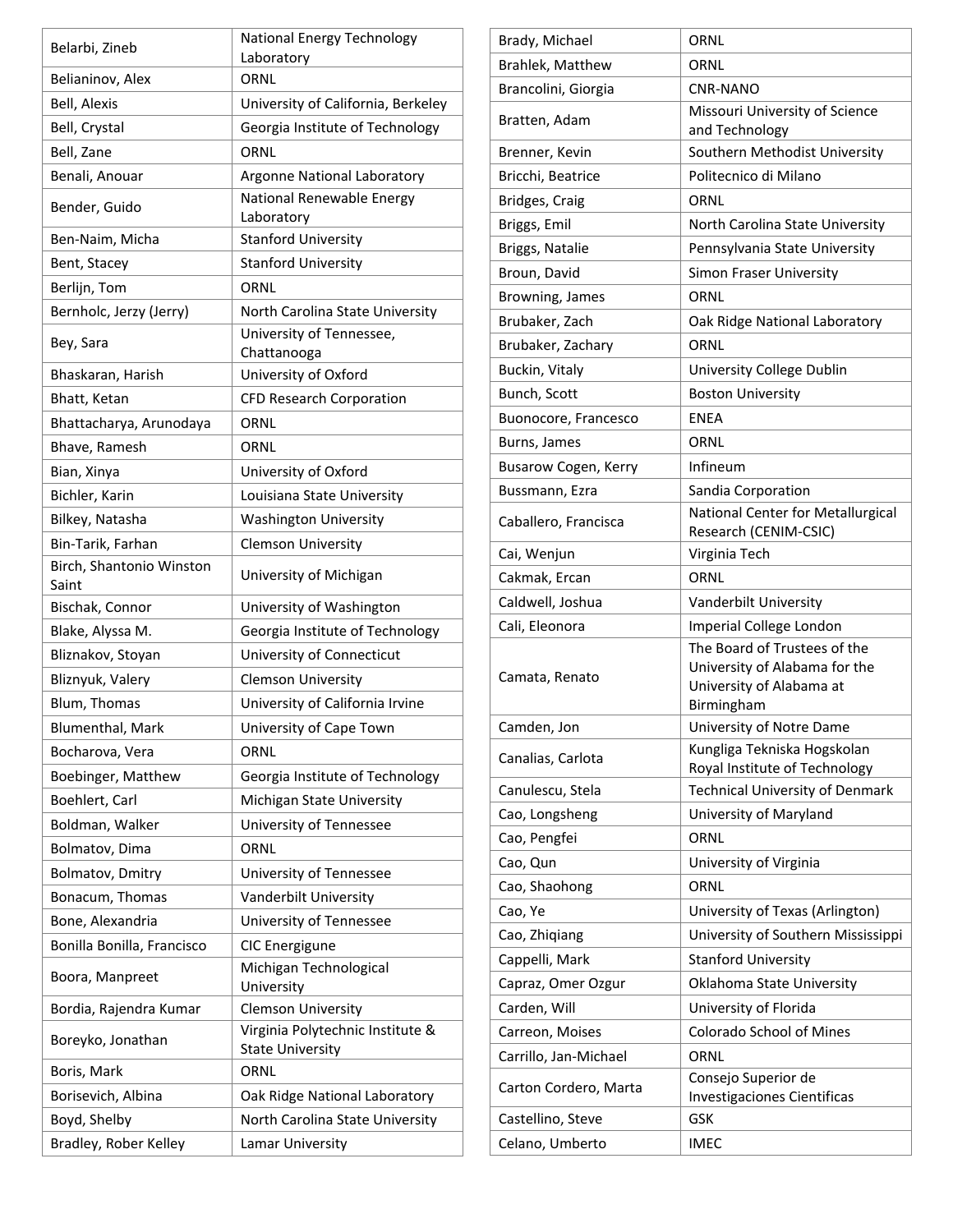| Chaikasetsin, Settasit | <b>Stanford University</b>                                  |
|------------------------|-------------------------------------------------------------|
| Chakraborty, Saptarshi | Virginia Tech                                               |
| CHALLA, S.S.R.KUMAR    | Xheme Inc                                                   |
| Chand, Ami             | AppNano                                                     |
| Chang, Dong Sook       | ORNL                                                        |
| Chang, Hao             | University of Tennessee                                     |
| Chang, Hye Jung        | Korea Institute of Science and<br>Technology (KIST)         |
| Che, Fanglin           | University of Massachusetts at<br>Lowell                    |
| Chen, Bo               | ORNL                                                        |
| Chen, Chi              | Virginia Tech                                               |
| Chen, Hsin-Lung        | National Tsing-Hua University                               |
| Chen, Jia              | Virginia Polytechnic Institute &<br><b>State University</b> |
| Chen, Jian             | Oak Ridge National Laboratory                               |
| Chen, Linxiao          | <b>Pacific Northwest National</b>                           |
|                        | Laboratory                                                  |
| Chen, Tianran          | University of Virginia                                      |
| Chen, Wei-Ren          | ORNL                                                        |
| Chen, Wen              | University of Massachusetts,<br>Amherst                     |
| Chen, Xi Chelsea       | ORNL                                                        |
| Chen, Yan              | ORNL                                                        |
| Chen, Yixin            | Texas A&M University                                        |
| Chen, Yiyao            | University of Missouri                                      |
| Chen, Yong             | <b>Purdue University</b>                                    |
| Chen, Zhongfang        | University of Puerto Rico                                   |
| Chen, Zitao            | Georgia Institute of Technology                             |
| Cheng, Jiangtao        | Virginia Tech                                               |
| Cheng, Justin          | University of Minnesota, Twin<br>Cities                     |
| Cheng, Peifu           | Vanderbilt University                                       |
| Cheng, Shiwang         | Michigan State University                                   |
| Cheng, Weifeng         | Virginia Tech                                               |
| Cheng, Zhe             | Georgia Institute of Technology                             |
| Chi, Miaofang          | ORNL                                                        |
| Chien, Alex            | ORNL                                                        |
| Childers, Jennifer     | University of Tennessee                                     |
| Chilmonczyk, Mason     | Georgia Institute of Technology                             |
| Chiu, Mickey           | Brookhaven National Laboratory                              |
| Chmielewski, Adrian    | Pennsylvania State University                               |
| Cho, Yujin             | University of California, Los<br>Angeles                    |
| Choi, Sungkyun         | <b>Rutgers University</b>                                   |
| Choi, Woo Seok         | Sungkyunkwan University                                     |
| Choudhury, Tanushree   | Pennsylvania State University                               |
| Chubarov, Mikhail      | Pennsylvania State University                               |
|                        |                                                             |
| Chung, Hoon Taek       | Los Alamos National Laboratory                              |

| Churchill, Hugh                   | University of Arkansas                     |
|-----------------------------------|--------------------------------------------|
| Clites, Mallory                   | <b>Drexel University</b>                   |
| Coates, Leighton                  | ORNL                                       |
| Cogen, Kerry                      | Infineum, LLC                              |
| Collette, Robyn                   | University of Tennessee                    |
| Collier, Charles Patrick          | ORNL                                       |
| Collins, Liam                     | ORNL                                       |
| Conley, Trent                     | <b>Ensworth School</b>                     |
| Coote, Jonathan                   | University of Tennessee                    |
| Costine, Anna                     | University of Virginia                     |
| Creange, Nicole                   | North Carolina State University            |
| Creel, Erin                       | ORNL                                       |
| Cui, Jiang                        | <b>Clemson University</b>                  |
| Cui, Mengmeng                     | ORNL                                       |
| Cullen, David                     | ORNL                                       |
| Curie, David                      | Vanderbilt University                      |
| Da Silva Moura, Natalia           | Louisiana State University                 |
| da Silva Rocha, Alexandre         | Federal University of Rio Grande<br>do sul |
| Dabo, Ismaila                     | Pennsylvania State University              |
| Dacheux, Melanie                  | University of Tennessee                    |
| Daemen, Luc                       | ORNL                                       |
| Daghofer, Maria                   | University of Stuttgart                    |
| Dai, Sheng                        | ORNL                                       |
| Dangel, Gabrielle                 | University of Cincinnati                   |
| Darbar, Devendrasinh              | Tennessee Technological<br>University      |
| Dark, Jason                       | Georgia Institute of Technology            |
| Datta, Suman                      | University of Notre Dame                   |
| Datye, Abhya                      | University of New Mexico                   |
| Davern, Sandra                    | ORNL                                       |
| Davidson, Malcolm                 | <b>Citrine Informatics</b>                 |
| Davis, Robert                     | University of Virginia                     |
| Day, Gregory                      | Texas A&M University                       |
| De Alwis Goonatilleke,<br>Manisha | University of Kentucky                     |
| De Castro Mazariegos,             | National Center for Metallurgical          |
| David                             | Research (CENIM-CSIC)                      |
| De Jesus, Marco                   | University of Puerto Rico,<br>Mayaguez     |
| De Santiago, Hector               | University of Texas Rio Grande<br>Valley   |
| Debeer-Schmitt, Lisa              | ORNL                                       |
| DeGraef, Marc                     | Carnegie Mellon University                 |
| Del Rio Fernandez, Laura          | ArcelorMittal Global R&D                   |
| Detrois, Martin                   | National Energy Technology<br>Laboratory   |
| Dey, Dibyendu                     | University of Maine                        |
| Dhami, Bibek                      | University of Alabama                      |

 $\Gamma$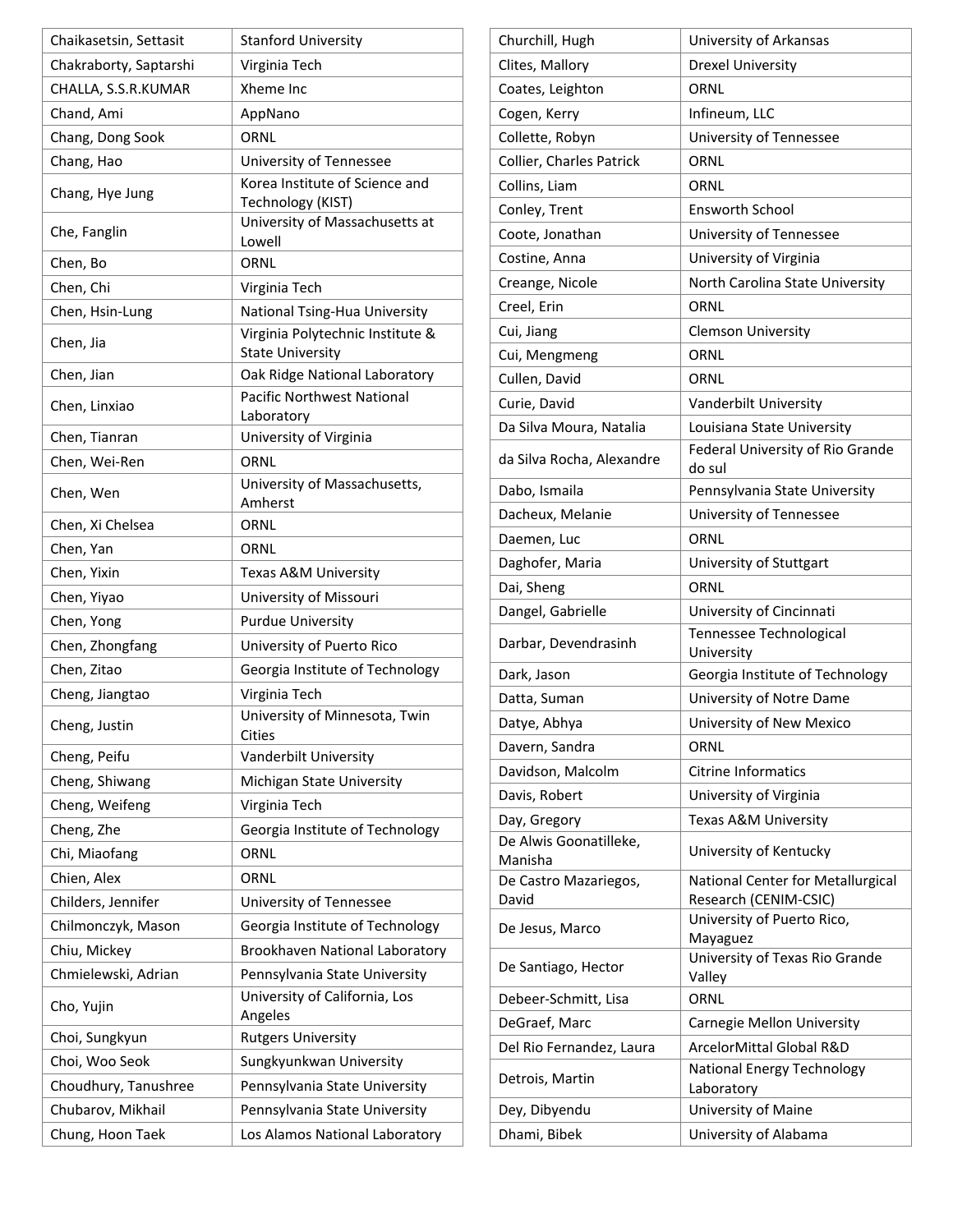| Di Fonzo, Fabio       | Istituto Italiano di Tecnologia                                                                                                    |
|-----------------------|------------------------------------------------------------------------------------------------------------------------------------|
| Dickey, Elizabeth     | North Carolina State University                                                                                                    |
| Dillender, Sarah      | Princeton University                                                                                                               |
| Ding, Kunlun          | Louisiana State University                                                                                                         |
| Ding, Lei             | University of Tennessee                                                                                                            |
| Dixit, Ramanand       | Washington University in St Louis                                                                                                  |
| Do, Changwoo          | ORNL                                                                                                                               |
| Do, Thahn             | University of Tennessee                                                                                                            |
| Dohnalkova, Alice     | Battelle Memorial Institute,<br>Pacific Northwest Division Facility<br><b>Operator of Pacific Northwest</b><br>National Laboratory |
| Dolgos, Michelle      | University of Calgary                                                                                                              |
| Domingo Marimon, Neus | Institut Català de Nanociència i<br>Nanotecnologia ICN2                                                                            |
| Domingo, Neus         | Institut Català de Nanociència i<br>Nanotecnologia ICN2                                                                            |
| Donev, Eugenii Uliev  | University of the South                                                                                                            |
| Dorman, James         | Louisiana State University                                                                                                         |
| Douglas, Anna         | Vanderbilt University                                                                                                              |
| Douglas, Jack         | National Institute of Standards<br>and Technology                                                                                  |
| Drexler, Matthew      | Georgia Institute of Technology                                                                                                    |
| Driscoll, Darren      | Virginia Tech                                                                                                                      |
| Dryzhakov, Bogdan     | University of Tennessee                                                                                                            |
| Du, Zhijia            | ORNL                                                                                                                               |
| Duan, Jiaqi           | Missouri University of Science &<br>Technology                                                                                     |
| Duan, Xiangfeng       | University of California Los<br>Angeles                                                                                            |
| Ducat, Daniel         | Michigan State University                                                                                                          |
| Durrani, Zahid        | Imperial College-London                                                                                                            |
| Duscher, Gerd         | University of Tennessee                                                                                                            |
| Dwyer, Derek          | Oak Ridge National Laboratory                                                                                                      |
| Dyck, Ondrej          | Oak Ridge National Laboratory                                                                                                      |
| Džiaugys, Andrius     | <b>Vilnius University</b>                                                                                                          |
| Eakes, Jason          | <b>ORISE</b>                                                                                                                       |
| Edel, Joshua          | Imperial College-London                                                                                                            |
| Edington, Emery       | University of Tennessee                                                                                                            |
| Edmondson, Philip     | ORNL                                                                                                                               |
| Eftink, Benjamin      | Los Alamos National Laboratory                                                                                                     |
| Eguiluz, Adolfo       | University of Tennessee                                                                                                            |
| Eichstaedit, Casey    | University of Tennessee                                                                                                            |
| Eichstaedt, Casey     | University of Tennessee                                                                                                            |
| Einkauf, Jeffrey      | Oak Ridge National Laboratory                                                                                                      |
| Elbaz, Lior           | Bar ilan University                                                                                                                |
| Ellis, Joseph         | U. Illinois, Urbana-Champaign                                                                                                      |
| Engel-Herbert, Roman  | Pennsylvania State University                                                                                                      |
| Englund, Dirk         | Massachusetts Institute of<br>Technology                                                                                           |

| Ercius, Peter             | The Regents of the University of<br>California Facility Operator of the<br>Ernest Orlando Lawrence<br><b>Berkeley National Laboratory</b> |
|---------------------------|-------------------------------------------------------------------------------------------------------------------------------------------|
| Eres Castellanos, Adriana | National Center for Metallurgical                                                                                                         |
|                           | Research (CENIM-CSIC)                                                                                                                     |
| Eres, Gyula               | ORNL                                                                                                                                      |
| Essehli, Rachid           | ORNL                                                                                                                                      |
| Estandia Rodriguez, Saul  | ICMAB-CSIC                                                                                                                                |
| Estandia, Saul            | Institut de Ciència de Materials<br>de Barcelona                                                                                          |
| Esteban Florez, Fernando  | University of Oklahoma Health<br><b>Science Center</b>                                                                                    |
| Evangeli, Charalambos     | <b>Oxford University</b>                                                                                                                  |
| Evans, Philip             | ORNL                                                                                                                                      |
| Evans, Samuel             | University of Tennessee                                                                                                                   |
| Faleev, Sergey            | University of Alabama,                                                                                                                    |
|                           | Tuscaloosa                                                                                                                                |
| Fan, Xuesong              | University of Tennessee                                                                                                                   |
| Fan, Zhe                  | ORNL                                                                                                                                      |
| Fan, Zheng                | University of Houston                                                                                                                     |
| Fan, Ziwei                | Texas A&M University                                                                                                                      |
| Fancher, Christopher      | ORNL                                                                                                                                      |
| Faraudo, Jordi            | ICMAB-CSIC                                                                                                                                |
| Farmakidis, Nikolaos      | University of Oxford                                                                                                                      |
| Farris, Laura             | University of Alabama, Huntsville                                                                                                         |
| Faure, Quentin            | University College London                                                                                                                 |
| Feldman, Matthew          | Vanderbilt University                                                                                                                     |
| Feng, Rui                 | ORNL                                                                                                                                      |
| Feng, Zhili               | ORNL                                                                                                                                      |
| Finney, Charles           | ORNL                                                                                                                                      |
| Fitzhugh, William         | American Nanotechnologies, Inc.                                                                                                           |
| Fitzmire, Michael         | University of Memphis                                                                                                                     |
| Floro, Jerry              | University of Virginia                                                                                                                    |
| Fong, Dillon              | Argonne National Laboratory                                                                                                               |
| Formo, Eric               | University of Georgia                                                                                                                     |
|                           |                                                                                                                                           |
| Foston, Marcus            | Washington University in St Louis                                                                                                         |
| Foulkes, Thomas           | AquaQuant Laboratories Inc                                                                                                                |
| Fowlkes, Jason            | ORNL                                                                                                                                      |
| Frantti, Johannes         | Finnish Research & Engineering                                                                                                            |
| Fried, Jasper             | University of Oxford                                                                                                                      |
| Fu, Mingming              | Xiamen University, China                                                                                                                  |
| Funk, Oliver              | University of Cape Town                                                                                                                   |
| Gai, Zheng                | ORNL                                                                                                                                      |
| Gaitas, Angelo            | Icahn School of Medicine at<br>Mount Sinai                                                                                                |
| Galanie, Stephanie        | ORNL                                                                                                                                      |
| Galuska, Luke             | University of Southern Mississippi                                                                                                        |
| Ganesh, Panchapakesan     | ORNL                                                                                                                                      |

Ē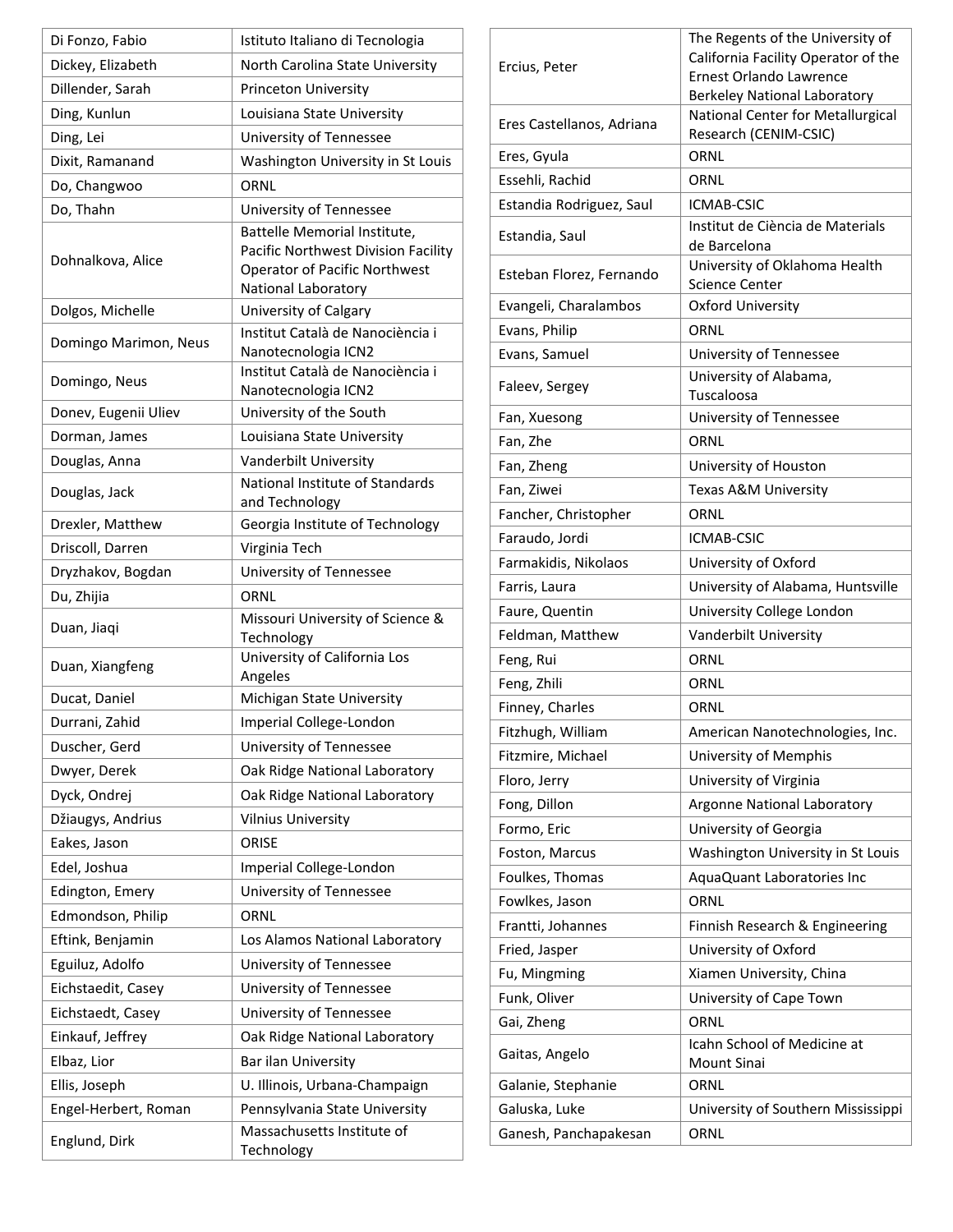| Gao, Qiang             | ORNL                                     |
|------------------------|------------------------------------------|
| Gao, Wenpei            | North Carolina State University          |
| Gao, Yunfei            | North Carolina State University          |
| Garashchuk, Sophya     | University of South Carolina             |
| Garcia-Garibay, Miguel | University of California, Los<br>Angeles |
| Garfinkel, David       | University of Tennessee                  |
| Garsahchuk, Sophya     | University of South Carolina             |
| Gates, Bruce           | University of California Davis           |
| Gavalda Diaz, Oriol    | Imperial College London                  |
| Gazquez Alabart, Jaume | ICMAB-CSIC                               |
| Ge, Zhuozhi            | ORNL                                     |
| Gelfand, Ryan          | <b>Tulane University</b>                 |
| Geng, Linxiao          | ORNL                                     |
| Genz, Nina             | <b>Utrecht University</b>                |
| Geoghegan, Patrick     | ORNL                                     |
| Geohegan, David        | ORNL                                     |
| Georgios, Polyzos      | ORNL                                     |
| Gerczak, Tyler         | ORNL                                     |
| Geyer, Scott           | <b>Wake Forest University</b>            |
| Ghimire, Nirmal        | George Mason University                  |
| Ghosh, Ayana           | Oak Ridge National Laboratory            |
| Ginger, David          | University of Washington                 |
|                        | Universitat Politècnica de               |
| Ginovart, Marta        | Catalunya                                |
| Giordano, Livia        | Massachusetts Institute of               |
| Giridharagopal, Rajiv  | Technology<br>University of Washington   |
| Giuffredi, Giorgio     | Istituto Italiano di Tecnologia          |
| Goff, James            | Pennsylvania State University            |
|                        | <b>Drexel University</b>                 |
| Gogotsi, Yury          | University of Wisconsin, Madison         |
| Goldsmith, Randall     | Chinese Academy of Sciences,             |
| Gong, Yue              | Institute of Physics                     |
| Gonzales, Ivana        | University of New Mexico                 |
| Gonzalez Velo, Yago    | Arizona State University                 |
| Goyal, Vivek           | <b>Boston University</b>                 |
| Green, Michael         | CUNY, New York City College              |
| Greenberg, Jean        | University of Chicago                    |
| Grill, Leonhard        | University of Graz                       |
| Grinstaff, Mark W.     | <b>Boston University</b>                 |
| Grissom, Tyler         | Virginia Tech                            |
| Gruidl, Jeremiah       | ORNL                                     |
| Gu, Gong               | University of Tennessee                  |
| Gu, Jinxing            | University of Puerto Rico                |
| Gu, Xiaodan            | University of Southern Mississippi       |
| Gu, Yiyi               | University of Tennessee                  |
| Guin, Tyler            | ORNL                                     |
|                        |                                          |

| Guiton, Beth                | University of Kentucky                         |
|-----------------------------|------------------------------------------------|
| Guo, Qianying               | ORNL                                           |
| Guo, Yi-Syuan               | ORNL                                           |
| Guo, Yueming                | ORNL                                           |
| Gupta, Arunava              | University of Alabama Tuscaloosa               |
| Gupta, Ashish               | Oklahoma State University                      |
| Gupta, Mool                 | University of Virginia                         |
| Gurumoorthy,<br>Viswanathan | University of Tennessee                        |
| Habas, Susan                | NREL                                           |
| Haber, Lewis                | ORISE                                          |
| Hachtel, Jordan             | ORNL                                           |
| Hagan, Michael              | <b>Brandeis University</b>                     |
| Haglund, Richard            | Vanderbilt University                          |
| Hahn, Christopher           | <b>SLAC National Accelerator</b><br>Laboratory |
| Halimi, Sami                | Vanderbilt University                          |
| Hall, Aaron                 | University of California, Berkeley             |
| Hallinan, Daniel            | Florida State University                       |
| Halsted, Michelle           | University of Tennessee                        |
| Han, Grace                  | <b>Brandeis University</b>                     |
| Han, Lu                     | ORNL                                           |
| Hanley, Luke                | University of Illinois at Chicago              |
| Hansen, Benworth            | University of Tennessee                        |
| Haq, Shomaz Ul              | University of Tennessee                        |
| Haque, Mohammad<br>Aminul   | University of Tennessee                        |
| Harper, David               | University of Tennessee                        |
| Harris, Matthew             | University of Tennessee                        |
| Harutyunyan, Hayk           | <b>Emory University</b>                        |
| Hassan, Noor Ul             | University of South Carolina                   |
| Hatzell, Kelsey             | Vanderbilt University                          |
| Hatzell, Marta              | Georgia Institute of Technology                |
| Hawley, William Blake       | University of Tennessee                        |
| Haynes, J. Allen            | ORNL                                           |
| Hazen, Terry                | Oak Ridge National Laboratory                  |
| He, Jian                    | <b>Clemson University</b>                      |
| He, Junhong                 | ORNL                                           |
| He, Kai                     | <b>Clemson University</b>                      |
| He, Xukun                   | Virginia Tech                                  |
| He, Yang                    | University of Tennessee                        |
| Heeney, Michelle            | Inari Agriculture, Inc.                        |
| Heimbrook, Amanda<br>Taylor | University of Tennessee                        |
| Heisinger, Brianne          | Oak Ridge National Laboratory                  |
| Hellmann, Roland            | ISTerre/CNRS                                   |
| Hempel, Jacob               | University of Kentucky                         |
| Hensley, Dale               | ORNL                                           |
|                             |                                                |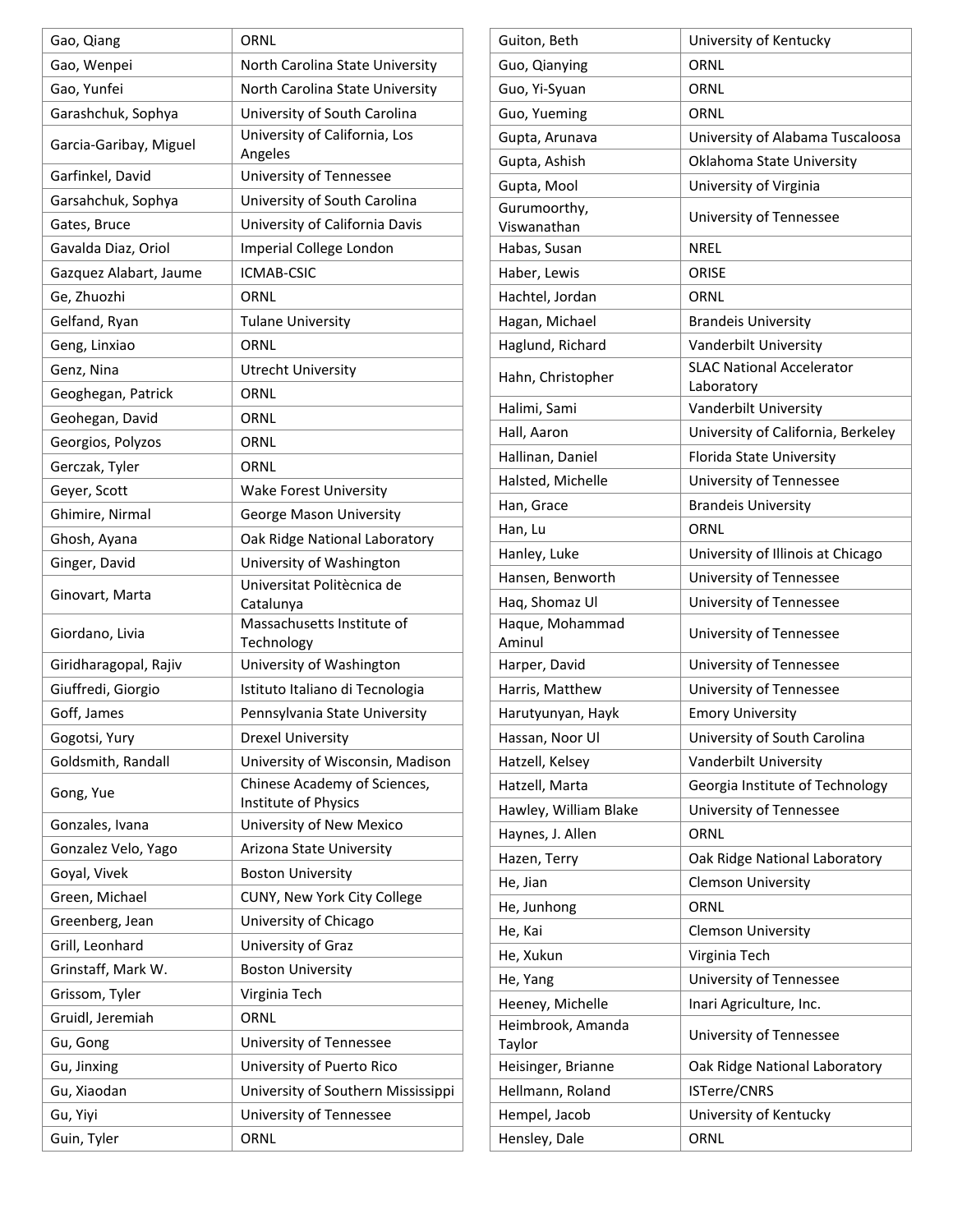| Heo, Yunseok                        | <b>Pusan National University</b>                                                                                   |
|-------------------------------------|--------------------------------------------------------------------------------------------------------------------|
| Hermann, Raphael                    | ORNL                                                                                                               |
| Hernandez Escobar, David            | Michigan State University                                                                                          |
| Hianik, Tibor                       | <b>Comenius University</b>                                                                                         |
| Higgins, Katherine                  | University of Tennessee                                                                                            |
| Higgins, William                    | University of Alabama,                                                                                             |
|                                     | Birmingham                                                                                                         |
| Hirschfeld, Peter                   | University of Florida                                                                                              |
| Hirtz, John Michael                 | University of Tennessee                                                                                            |
| Ho, Vinh                            | Virginia Tech                                                                                                      |
| Hoang, Thang Ba                     | University of Memphis                                                                                              |
| Hoelzer, David                      | ORNL                                                                                                               |
| Hoffman, Anna                       | University of Tennessee                                                                                            |
| Hoglund, Eric                       | University of Virginia                                                                                             |
| Holme Choudhury,<br>Tanushree       | Pennsylvania State University                                                                                      |
| Holoviak, Stephen                   | Pennsylvania State University                                                                                      |
| Hong, Chuchuan                      | Vanderbilt University                                                                                              |
| Hong, Kunlun                        | ORNL                                                                                                               |
| Hong, Seungbum                      | Korea Advanced Institute of                                                                                        |
|                                     | Science and Technology<br>Massachusetts Institute of                                                               |
| Hood, Zachary                       | Technology                                                                                                         |
| Hoque, Md Abdul                     | University of Cincinnati                                                                                           |
| Horta Belo da Silva, Joao<br>Filipe | University of Porto                                                                                                |
| Hu, Anming                          | University of Tennessee                                                                                            |
| Hu, Bin                             | University of Tennessee                                                                                            |
| Hu, Guoxiang                        | City University of New York                                                                                        |
| Hu, Jin                             | University of Arkansas                                                                                             |
| Hu, Liangbing                       | University of Maryland                                                                                             |
| Hu, Wei-Shan                        | <b>Taiwan Semiconctor</b>                                                                                          |
|                                     | Manufacturing Company                                                                                              |
| Hu, Xiao                            | University of Virginia                                                                                             |
| Hu, Xuan                            | University of Notre Dame                                                                                           |
| Huang, Jingsong                     | ORNL                                                                                                               |
| Huang, Shengxi                      | Pennsylvania State University                                                                                      |
| Huang, Zhennan                      | ORNL                                                                                                               |
| Hudak, Bethany                      | ORNL                                                                                                               |
| Huet, Benjamin                      | Pennsylvania State University                                                                                      |
| Hunsaker, Aaron                     | Vanderbilt University                                                                                              |
| Hus, Saban                          | University of Texas, Austin                                                                                        |
| Husremovic, Samra                   | University of California, Berkeley                                                                                 |
| Hutchison, Geoffrey                 | University of Pittsburgh                                                                                           |
| Hwang, Harold                       | Board of Trustees of the Leland<br>Stanford, Jr. University Operator<br>of SLAC National Accelerator<br>Laboratory |
| Idrobo, Juan Carlos                 | ORNL                                                                                                               |
| Ievlev, Anton                       | ORNL                                                                                                               |

| Iftikhar, Sher Afghan | North Carolina State University                                    |
|-----------------------|--------------------------------------------------------------------|
| Iglesias, Brandon     | Reactwell, LLC                                                     |
| Ignatchenko, Alexey   | St. John Fisher College                                            |
| Ihlefeld, Jon         | University of Virginia                                             |
| Irle, Stephan         | ORNL                                                               |
| Ishmael, Mitchell     | Active Energy Systems, Inc.                                        |
| Issa, John Paul       | Inari Agriculture, Inc.                                            |
| Ivanov, Ilia          | ORNL                                                               |
| Jacobs, Christopher   | <b>BSH Home Appliances</b>                                         |
| Jacobs, Tevis David   | University of Pittsburgh                                           |
| Jafta, Charl          | ORNL                                                               |
| Jain, Vijay           | <b>Yale University</b>                                             |
| Jalan, Visharad       | Missouri University of Science<br>and Technology                   |
| Jang, Gyoung Gug      | ORNL                                                               |
| Jaoqen, Frederic      | Centre National de la Recherche<br>Scientifique (CNRS)             |
| Jeen, Hyoung          | <b>Pusan National University</b>                                   |
| Jellen, Marcus        | University of California, Los<br>Angeles                           |
| Jensen, Kirsten Marie | University of Copenhagen                                           |
| Jesse, Stephen        | ORNL                                                               |
| Jiang, Jiechao        | University of Texas, Arlington                                     |
| Jiang, Xiao           | ORNL                                                               |
| Jin, Seonah           | ORNL                                                               |
| Jin, Shiyun           | University of Wisconsin, Madison                                   |
| Joddar, Binata        | University of Texas at El Paso                                     |
| Joester, Derk         | Northwestern University                                            |
| Johnson, Patrick      | University of Wyoming                                              |
| Johnston, Steve       | University of Tennessee                                            |
| Jung, Wonsang         | University of South Carolina                                       |
| Jungjohann, Katherine | Sandia Corporation                                                 |
| Jungwirth, Tomas      | Institute of Physics, Academy of<br>Sciences of the Czech Republic |
| Kacher, Josh          | Georgia Institute of Technology                                    |
| Kalinin, Sergei       | ORNL                                                               |
| Kalluri, Udaya        | ORNL                                                               |
| Kammert, James        | ORNL                                                               |
| Kan, Bin              | University of Washington                                           |
| Kane, Alexander       | University of California, Davis                                    |
| Kang, Jin Ho          | University of California at Los<br>Angeles                         |
| Karim, Ayman          | Virginia Tech                                                      |
| Karmodak, Naiwrit     | University of North Texas                                          |
| Kaushal, Nitin        | University of Tennessee                                            |
| Kavrik, Mahmut Sami   | Lawrence Berkeley National<br>Laboratory                           |
| Kazyak, Eric          | University of Michigan                                             |
| Kearney, Logan        | ORNL                                                               |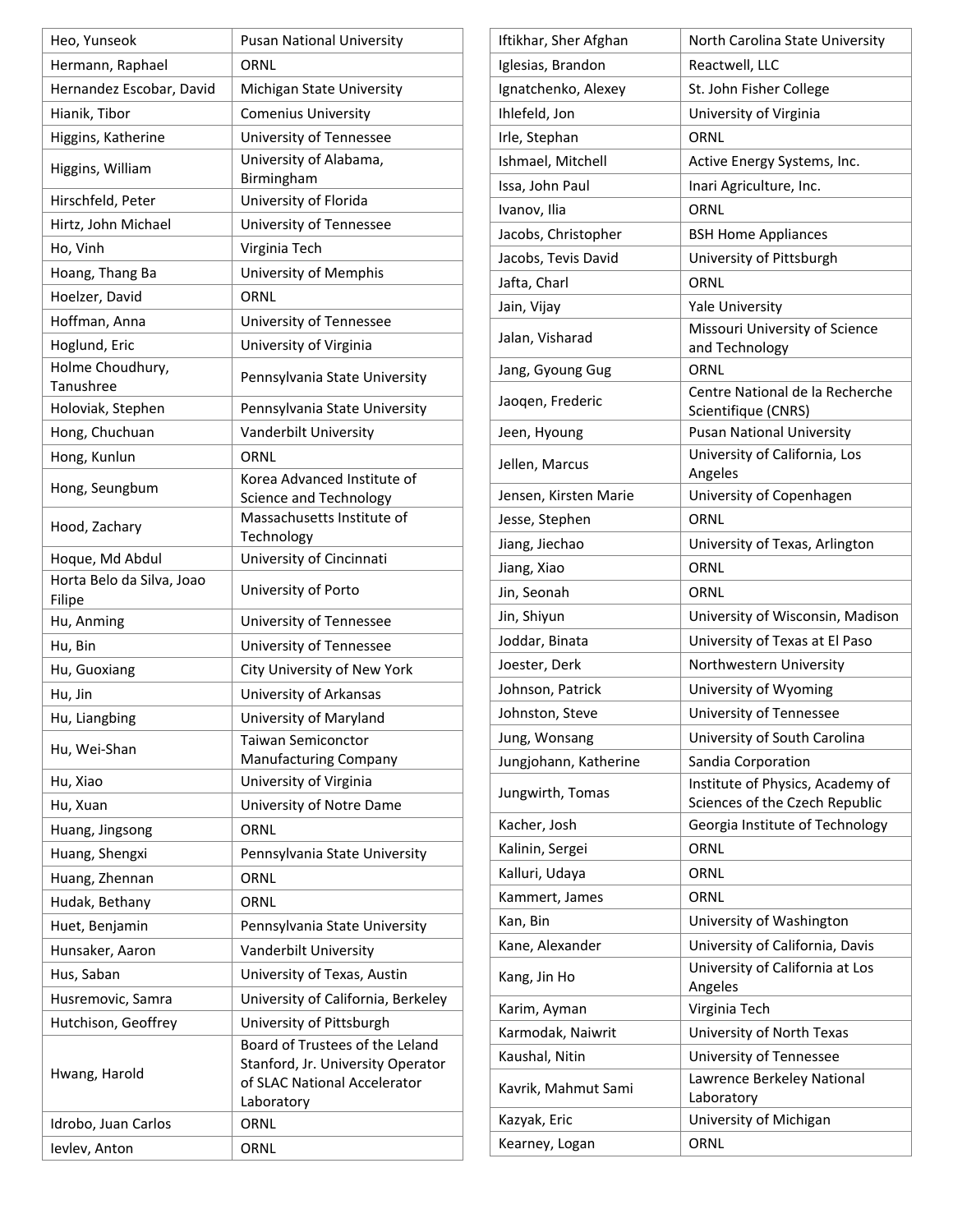| Kelley, Kyle           | ORNL                                                                                                                           |
|------------------------|--------------------------------------------------------------------------------------------------------------------------------|
| Kercher, Andrew        | ORNL                                                                                                                           |
| Kertesz, Vilmos        | ORNL                                                                                                                           |
| Keum, Jong             | ORNL                                                                                                                           |
| Khajotia, Sharukh      | University of Oklahoma                                                                                                         |
| Khajotia, Sharukh Soli | University of Oklahoma Health<br><b>Science Center</b>                                                                         |
| Khalid, Muneeba        | ORNL                                                                                                                           |
| Khatiwada, Devendra    | University of Houston                                                                                                          |
| Khodakovskaya, Mariya  | Board of Trustees of the<br>University of Arkansas acting for<br>and on behalf of the University of<br>Arkansas at Little Rock |
| Kholkin, Andrei        | University of Aveiro                                                                                                           |
| Kidambi, Piran         | Vanderbilt University                                                                                                          |
| Kielh, Douglas         | Eli Lilly & Co.                                                                                                                |
| Kilbey, Mike           | University of Tennessee                                                                                                        |
| Killgore, Jason        | National Institute of Standards<br>and Technology - Materials<br><b>Measurement Science Division</b>                           |
| Killgore, Jason Philip | National Institute of Standards<br>and Technology                                                                              |
| Kim, Dohyung           | University of Tennessee                                                                                                        |
| Kim, Duckbong          | Tennessee Technological<br>University                                                                                          |
| Kim, Min Jun           | Southern Methodist University                                                                                                  |
| Kim, Seokjhin          | Oklahoma State University                                                                                                      |
| Kim, Songkil           | <b>Pusan National University</b>                                                                                               |
| Kim, Yong Wook         | University of Georgia                                                                                                          |
| Kim, Yunseok           | Sungkyunkwan University                                                                                                        |
| King, Laurie           | <b>Stanford University</b>                                                                                                     |
| Kinsey, Tom            | University of Tennessee                                                                                                        |
| Kirchhofer, Nate       | Asylum Research an Oxford<br><b>Instruments Company</b>                                                                        |
| Kirkham, Melanie       | ORNL                                                                                                                           |
| Kish, Lazar            | University of Illinois, Urbana<br>Champaign                                                                                    |
| Kivshar, Yuri          | <b>Australian National University</b>                                                                                          |
| Klein, Jeffrey         | Case Western Reserve University                                                                                                |
| Klie, Robert           | University of Illinois at Chicago                                                                                              |
| Klug, Anna             | ORISE                                                                                                                          |
| Ko, Wonhee             | ORNL                                                                                                                           |
| Koga, Tadanori         | State University of New York at<br><b>Stony Brook</b>                                                                          |
| Kolmer, Marek          | Ames Laboratory                                                                                                                |
| Kombaiah, Boopathy     | ORNL                                                                                                                           |
| Kondekar, Neha         | Georgia Institute of Technology                                                                                                |
| Kondic, Lou            | New Jersey Institute of<br>Technology                                                                                          |
| Konecna, Eva           | Inari Agriculture, Inc.                                                                                                        |
| Kong, Jessica          | ORISE                                                                                                                          |
|                        |                                                                                                                                |

| Kong, Jing          | Massachusetts Institute of<br>Technology                                                             |
|---------------------|------------------------------------------------------------------------------------------------------|
| Kong, Xiangru       | ORNL                                                                                                 |
| Korolkov, Vladimir  | University of Nottingham                                                                             |
| Kovalevskyi, Andrii | Oak Ridge National Laboratory                                                                        |
| Kreider, Melissa    | <b>Stanford University</b>                                                                           |
| Kreisel, Andreas    | Leipzig University                                                                                   |
| Krogstad, Jessica   | University of Illinois, Urbana-<br>Champaign                                                         |
| Kuljanishvili, Irma | Saint Louis University                                                                               |
| Kumar, Pawan        | University of Pennsylvania                                                                           |
| Kumar, Sabina       | University of Tennessee                                                                              |
| Kumari, Geeta       | Michigan State University                                                                            |
| Kummel, Andreq      | University of California, San<br>Diego                                                               |
| Kundu, Santanu      | Mississippi State University                                                                         |
| Kuo, Chih-Hsiang    | University of Tennessee                                                                              |
| Kuo, Chun-Hong      | Academia Sinica                                                                                      |
| Kusne, Gilad        | NIST                                                                                                 |
| Kwon, Jae           | University of Missouri                                                                               |
| Kwon, Young-Kyun    | Kyung Hee University                                                                                 |
| La Pierre, Henry    | Georgia Institute of Technology                                                                      |
| Laanait, Nouamane   | ORNL                                                                                                 |
| Labuda, Aleks       | Asylum Research an Oxford<br><b>Instruments Company</b>                                              |
| Lach, Timothy       | ORNL                                                                                                 |
| Lam, Christopher    | ORNL                                                                                                 |
| Lamichhane, Tej     | ORNL                                                                                                 |
| Lara-Curzio, Edgar  | ORNL                                                                                                 |
| Lasseter, John      | Middle Tennessee State<br>University                                                                 |
| Lauhon, Lincoln     | Northwestern University                                                                              |
| Laursen, Siris      | University of Tennessee                                                                              |
| Lauter, Valeria     | ORNL                                                                                                 |
| Lavrentovich, Maxim | University of Tennessee                                                                              |
| Lavrik, Nickolay    | ORNL                                                                                                 |
| Lawrie, Ben         | ORNL                                                                                                 |
| Laws, Travis        | University of Tennessee                                                                              |
| LECLERE, Philippe   | Universite de Mons (UMONS)                                                                           |
| Lee, Dongkyu        | University of South Carolina                                                                         |
| Lee, Ho Nyung       | ORNL                                                                                                 |
| Lee, Jegon          | Sungkyunkwan University                                                                              |
| Lee, Jin-Wook       | UCLA                                                                                                 |
| Lee, Joon Sue       | University of Tennessee                                                                              |
| Lee, Jun Hee        | Ulsan National Institute of<br>Science and Technology                                                |
| Lee, Seung-Hun      | University of Virginia                                                                               |
| Legg, Benjamin      | Battelle Memorial Institute,<br>Pacific Northwest Division Facility<br>Operator of Pacific Northwest |

h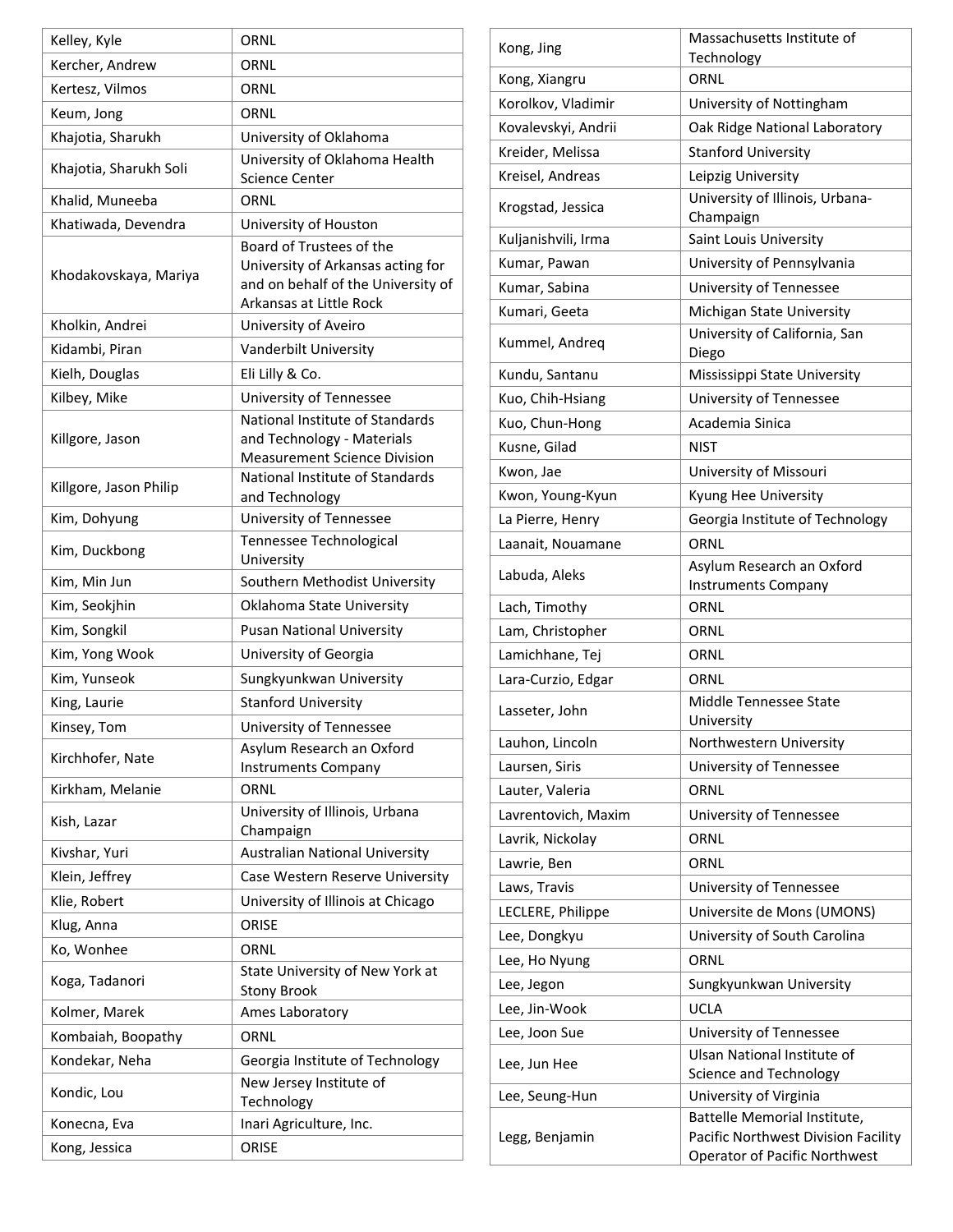|                       | National Laboratory                                                |
|-----------------------|--------------------------------------------------------------------|
| Lehmusto, Juho        | ORNL                                                               |
| Lei, Sidong           | Georgia State University                                           |
| Leite, Marina         | University of Maryland                                             |
| Leonard, Donovan      | ORNL                                                               |
| Lepore, Andrew        | University of Tennessee                                            |
| Levine, Samara        | University of Tennessee                                            |
| Li Bassi, Andrea      | Politecnico di Milano                                              |
| Li, An-Ping           | ORNL                                                               |
| Li, Bo                | Villanova University                                               |
| Li, Cheng             | ORNL                                                               |
| Li, Dengbing          | University of Toledo                                               |
| Li, Fanxing           | North Carolina State University                                    |
| Li, Haoqi             | <b>Temple University</b>                                           |
| Li, Huiyong           | <b>Washington University</b>                                       |
| Li, Jing              | University of Tennessee                                            |
| Li, Kai               | ORNL                                                               |
| Li, Kuo               | Center for High Pressure Science<br>& Technology Advanced Research |
| Li, Leijun            | University of Alberta                                              |
| LI, LENGWAN           | KTH Royal Institute of Technolgoy                                  |
| Li, Meijun            | ORNL                                                               |
| Li, Mengya            | ORNL                                                               |
| Li, Sean              | University of New South Wales                                      |
| Li, Tianyu            | University of Tennessee                                            |
| Li, Xufan             | Honda Research Institute USA                                       |
| Li, Yunzi             | ORNL                                                               |
| Li, Yuzhan            | ORNL                                                               |
| Li, Zhenglong         | ORNL                                                               |
| Lian, Tianquan        | <b>Emory University</b>                                            |
| Lian, Tim             | <b>Emory University</b>                                            |
| Liang, Liangbo        | ORNL                                                               |
| Liaw, Peter           | University of Tennessee                                            |
| Licata, Olivia        | University of Buffalo                                              |
| Lim, Shuang, Fang     | North Carolina State University                                    |
| Lim, Yong Chae        | Oak Ridge National Laboratory                                      |
| Lin, Feng             | Virginia Tech                                                      |
| Lin, Hao              | Iowa State University                                              |
| Lin, Honghong         | <b>Brown University</b>                                            |
| Lin, Qiyuan           | University of Virginia                                             |
| Lin, Yu-Chuan         | ORNL                                                               |
| Lindsay, Stuart       | Arizona State University                                           |
| Ling, Xi              | <b>Boston University</b>                                           |
| Litchinitser, Natalia | Duke University                                                    |
| Liu, Alan             | Georgia Institute of Technology                                    |
| Liu, Chaoyang         | University of Illinois, Urbana-<br>Champaign                       |

| Liu, Chenze                       | University of Tennessee                            |
|-----------------------------------|----------------------------------------------------|
| Liu, Jian                         | University of Tennessee                            |
| Liu, Jue                          | ORNL                                               |
| Liu, Lina                         | <b>Purdue University</b>                           |
| Liu, Meilin                       | Georgia Institute of Technology                    |
|                                   | Brookhaven Science Associates,                     |
| Liu, Mingzhao                     | LLC Facility Operator of                           |
|                                   | <b>Brookhaven National Laboratory</b>              |
| Liu, Wei                          | Nanjing University of Science and<br>Technology    |
| Liu, Xiaoming                     | ORNL                                               |
| Liu, Yaohua                       | ORNL                                               |
| Liu, Ying                         | Pennsylvania State University                      |
| Liu, Yongtao                      | University of Tennessee                            |
| Liu, Yuanyue                      | University of Texas, Austin                        |
| Liu, Zening                       | ORNL                                               |
|                                   | University of California, Los                      |
| Liu, Zhiyu                        | Angeles                                            |
| Lombardo, Sarah                   | Georgia Institute of Technology                    |
| London, Alexander                 | University of Southern Mississippi                 |
| Londono Larrea, Pablo             | Universidad Central del Ecuador                    |
| Long, Brian                       | U. Tennessee                                       |
| Long, Tim                         | Virginia Tech                                      |
| Long, Timothy                     | Arizona State University                           |
| Lorenz, Matthias                  | University of Tennessee                            |
| Louda, Bill                       | Florida Atlantic University                        |
|                                   | The Board of Trustees of the                       |
| Lu, Kannan                        | University of Illinois (Urbana-                    |
|                                   | Champaign)                                         |
| Lu, Mi                            | ORNL                                               |
| Lu, Peizhen                       | Virginia Tech                                      |
| Lu, Wenchang                      | North Carolina State University                    |
| Lu, Xiner                         | <b>Clemson University</b>                          |
| Luepke, Felix                     | University of Tennessee                            |
|                                   |                                                    |
| Luo, Si                           | ORNL                                               |
| Luo, Wei                          | University of Tennessee                            |
| Luo, Weijun                       | <b>Boston University</b>                           |
| Lupini, Andrew                    | ORNL                                               |
| Lüpke, Felix                      | ORNL                                               |
| Luzinov, Igor                     | <b>Clemson University</b>                          |
| Lyu, Hailong                      | University of Tennessee                            |
| Ma, Beihai                        | Argonne National Laboratory                        |
| Ma, Chuanxu                       | University of Tennessee                            |
|                                   |                                                    |
| Ma, Ji                            | University of Virginia                             |
| Ma, Jihong                        | University of Vermont                              |
| Ma, Xiaohan                       | <b>Clemson University</b>                          |
| Ma, Yuanzhi                       | Carnegie Mellon University                         |
| Mahahlik, J. P.<br>Mahalik, Jyoti | University of Tennessee<br>University of Tennessee |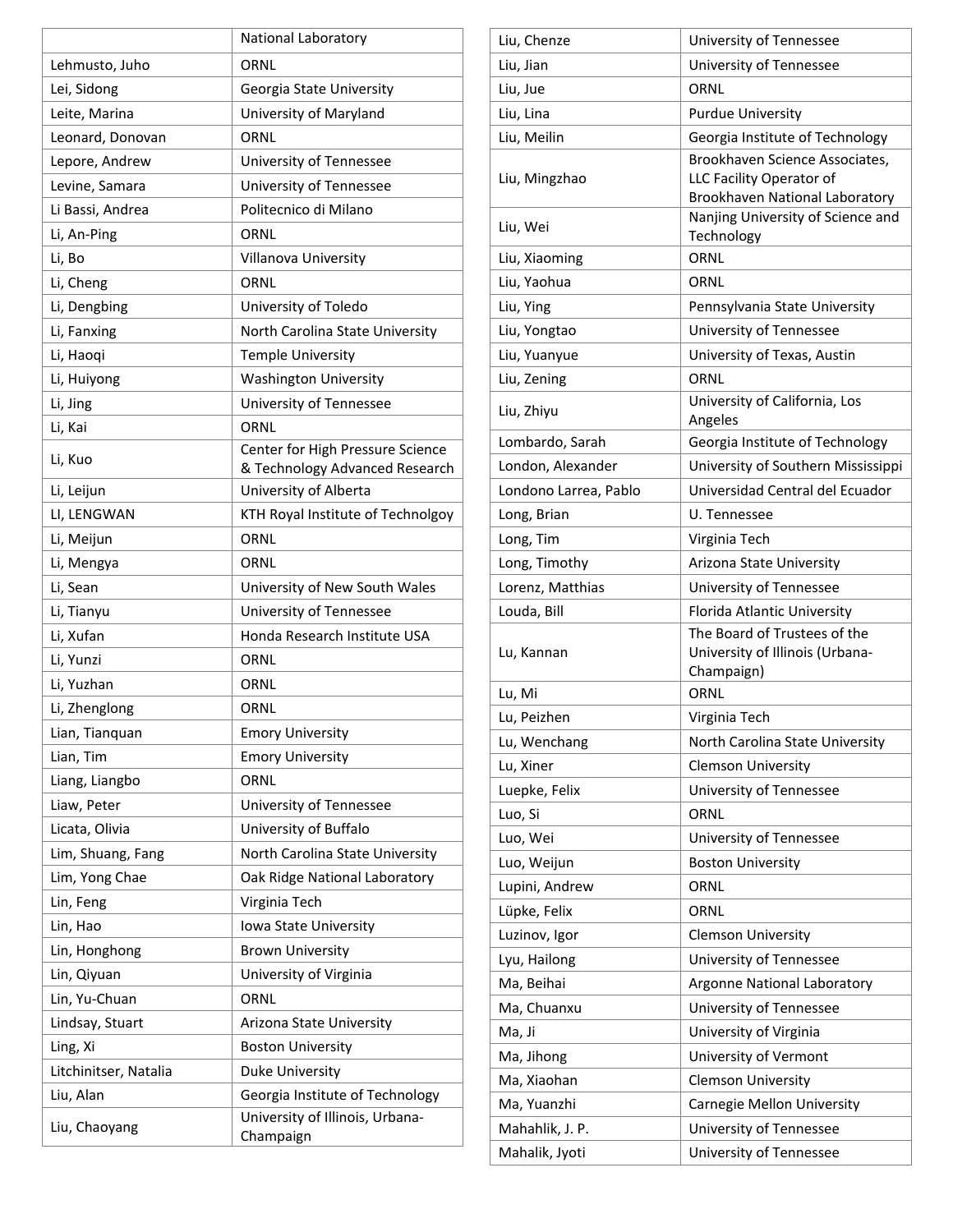| Mahjouri-Samani, Masoud | <b>Auburn University</b>                                                                                           |
|-------------------------|--------------------------------------------------------------------------------------------------------------------|
| Mahurin, Shannon        | ORNL                                                                                                               |
| Maier, Thomas           | ORNL                                                                                                               |
| Maksymovych, Petro      | ORNL                                                                                                               |
| Maloy, Stuart           | Los Alamos National Laboratory                                                                                     |
| Mamontov, Eugene        | ORNL                                                                                                               |
| Mandrus, David          | University of Tennessee                                                                                            |
| Mannik, Jaan            | University of Tennessee                                                                                            |
| Manpreet, Boora         | Michigan Technological<br>University                                                                               |
| Mao, Dan                | First Solar LLC                                                                                                    |
| Mao, Yuanbing           | Illinois Institute of Technology                                                                                   |
| Mara, Nathan            | University of Minnesota - Twin<br>Cities                                                                           |
| Maric, Radenka          | University of Connecticut                                                                                          |
| Marino, Alberto         | University of Oklahoma                                                                                             |
| Martin, Alexandre       | University of Kentucky                                                                                             |
| Martin, Lane            | University of California Berkeley                                                                                  |
| Marvinney, Claire       | Vanderbilt University                                                                                              |
| Masiello, David         | University of Washington, Seattle                                                                                  |
| Massey, Caleb           | ORNL                                                                                                               |
| Masud, Abdullah         | University of Kentucky                                                                                             |
| Mathis, Tyler           | <b>Drexel University</b>                                                                                           |
| Matson, John            | Virginia Polytechnic Institute &<br><b>State University</b>                                                        |
| Mazumder, Baishakhi     | University of Buffalo                                                                                              |
| McClintic, William      | University of Tennessee                                                                                            |
| McComb, David           | Ohio State University Research<br>Foundation                                                                       |
| McDowell, Matthew       | Georgia Institute of Technology                                                                                    |
| Mcfarlane, Nicole       | University of Tennessee                                                                                            |
| Mcgough, Andrew         | <b>Newcastle University</b>                                                                                        |
| Mcmahon, Shane          | ORNL                                                                                                               |
| McQueen, Trevor         | <b>Neptune Fluid Flow Systems</b>                                                                                  |
| Medina, Samantha        | <b>Colorado School of Mines</b>                                                                                    |
| Mefford, Olin           | <b>Clemson University</b>                                                                                          |
| Mehta, Apurva           | Board of Trustees of the Leland<br>Stanford, Jr. University Operator<br>of SLAC National Accelerator<br>Laboratory |
| Meledina, Maria         | RWTH Aachen University                                                                                             |
| Meletis, Efstathios     | University of Texas, Arlington                                                                                     |
| Meng, Fanchen           | <b>Clemson University</b>                                                                                          |
| Merk, Vivian            | Florida Atlantic University                                                                                        |
| Messina, Troy           | Berea College                                                                                                      |
| Metz, Peter             | ORNL                                                                                                               |
| Meunier, Vincent        | Rensselaer Polytechnic Institute                                                                                   |
| Miao, Jianwei           | University of California, Los<br>Angeles                                                                           |

| Miao, John                     | University of California at Los                                   |
|--------------------------------|-------------------------------------------------------------------|
| Michi, Richard                 | Angeles<br>ORNL                                                   |
| Millet, Larry                  | University of Tennessee                                           |
| Minko, Sergiy                  | University of Georgia                                             |
| Minor, Andrew                  | University of California, Berkeley                                |
|                                |                                                                   |
| Minxu, Peng                    | <b>Boston University</b>                                          |
| Mishra, Rohan                  | Washington University in St Louis                                 |
| Misra, Shashank                | Sandia Corporation                                                |
| Misra, Sudhajit                | ORNL                                                              |
| Mistry, Kuldeep                | <b>Timken Company</b>                                             |
| Misture, Scott                 | <b>Alfred University</b>                                          |
| Mitchell, Brandon              | West Chester University of<br>Pennsylvania                        |
| Mitra, Sushanta                | University of Waterloo                                            |
| Moeck, Peter                   | <b>Portland State University</b>                                  |
| Mol, Jan                       | Queen Mary University of London                                   |
| Monai, Matteo                  | <b>Utrecht University</b>                                         |
| Moon, Jisue                    | ORNL                                                              |
| Moore II, Rob                  | ORNL                                                              |
| Moore, Thomas                  | Waviks, Inc.                                                      |
| More, Karren                   | ORNL                                                              |
| Moreira Dos Santos,<br>Antonio | ORNL                                                              |
| Moreno, Juana                  | Louisiana State University                                        |
| Morgan, Jessica                | University of Chicago                                             |
| Morgan, Sarah                  | University of Southern Mississippi                                |
| Morozovska, Anna               | Institute of Physics, National<br>Academy of Sciences of Ukraine  |
| Morrall, Daniel                | ORNL                                                              |
| Morrell-Falvey, Jennifer       | ORNI                                                              |
| Morrell-Falvey, Jennifer       | Oak Ridge National Laboratory                                     |
| Mortensen, Max                 | University of Tennessee                                           |
| Moseley, Duncan                | University of Tennessee                                           |
| Moskowitz, Benjamin            | Lehigh University                                                 |
| Mu, Sai                        | University of California, Santa<br>Barbara                        |
| Muckley, Eric                  | University of Tennessee                                           |
| Mukherjee, Debangshu           | ORNL                                                              |
| Mulvehill, Matthew             | ORISE                                                             |
| Munshi, Amit                   | The Board of Governors of the<br>Colorado State University System |
| Muralidharan,                  |                                                                   |
| Govindarajan                   | ORNL                                                              |
| Muralidharan, Nitin            | ORNL                                                              |
| Mustain, Williams              | University of South Carolina                                      |
| Mutunga, Eva                   | University of Tennessee                                           |
| Muy, Sokseiha                  | Massachusetts Institute of<br>Technology                          |
| Myhre, Kristian                | Oak Ridge National Laboratory                                     |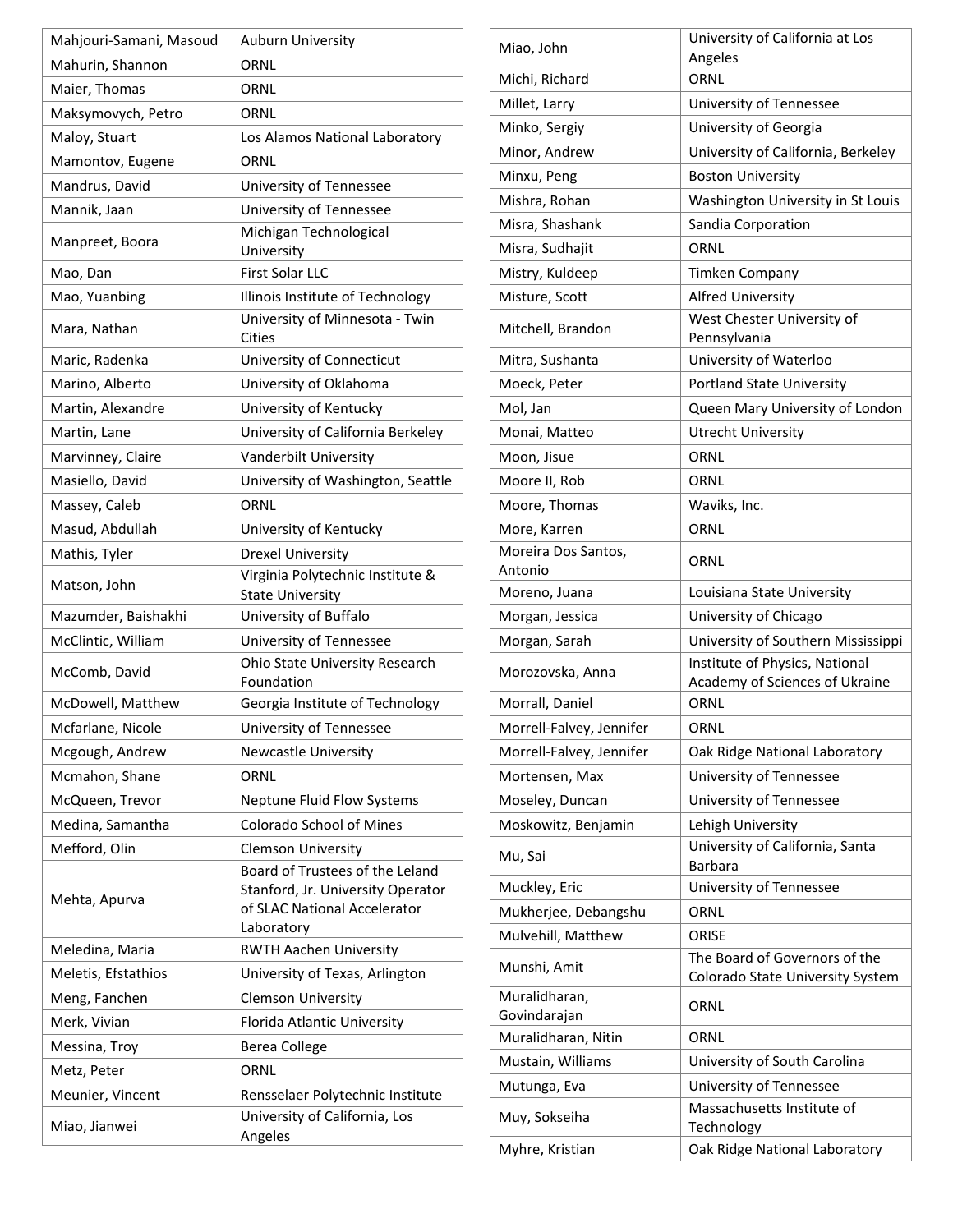| Nadal-Broche, Carlos                                   | University of Puerto Rico,<br>Mayaguez Campus |
|--------------------------------------------------------|-----------------------------------------------|
| Naguib, Michael                                        | <b>Tulane University</b>                      |
| Najem, Joseph                                          | University of Tennessee                       |
| Nam, SungWoo                                           | University of Illinois, Urbana-<br>Champaign  |
| NANADATH SHIBU, SINI                                   | Cork Institute of Technology                  |
| Nanda, Jagjit                                          | ORNL                                          |
| Narayan, Roger                                         | University of North Carolina at               |
|                                                        | Chapel Hill                                   |
| Naskar, Amit                                           | ORNL                                          |
| Natalio, Filipe                                        | Weizmann Institute of Science                 |
| Nawarathne, Wijendra<br>Naidelage Chaminda<br>Prabhath | University of Cincinnati                      |
| Nawaz, Kashif                                          | ORNL                                          |
| Nazemi, Mohammadreza                                   | Georgia Institute of Technology               |
| Ndukaife, Justus                                       | Vanderbilt University                         |
| Ndukaife, Justus<br>Chukwunonso                        | Vanderbilt University                         |
| Nelson, Christopher                                    | ORNL                                          |
| Neumayer, Sabine                                       | ORNL                                          |
| Newaz, Akm                                             | San Francisco State University                |
| Neyerlin, Kenneth                                      | National Renewable Energy<br>Laboratory       |
| Ng, Rachael                                            | <b>Stony Brook University</b>                 |
| Nguyen, Ngoc                                           | ORNL                                          |
| Nguyen, Vinh                                           | Virginia Tech                                 |
| Niedziela, Jennifer                                    | ORNL                                          |
| Nocera, Alberto                                        | University of British Columbia                |
| Nolan, Zachary                                         | ORISE                                         |
| Novak, Eric                                            | University of Tennessee                       |
| Nuccio, Michael                                        | Inari Agriculture, Inc.                       |
| Ochalski, Tomasz                                       | Cork Institute of Technology                  |
| O'Connor, Megan                                        | Nth Cycle and ORNL Innovation<br>Crossroads   |
| O'Donohue, Matthew                                     | Southern Methodist University                 |
| Ogawa, Yu                                              | <b>CNRS-Universite Grenoble Alpes</b>         |
| Ok, Jong Mok                                           | ORNL                                          |
| Olafsson, Agust                                        | University of Notre Dame                      |
| Olaniyan, Ibukun                                       | <b>Helmholtz Centre Berlin</b>                |
| O'Neill, Hugh                                          | ORNL                                          |
| Ossler, Frederik                                       | <b>Lund University</b>                        |
| Ossler, Nils Frederik                                  | Lund University                               |
| Osti, Naresh                                           | ORNL                                          |
| Ovchinnikova, Olga                                     | Asulon Technology LLC                         |
| Oxley, Mark                                            | ORNL                                          |
| Oza, Anand                                             | New Jersey Institute of<br>Technology         |
| Ozcan, Soydan                                          | ORNL                                          |

| Padgett, Elliot          | National Renewable Energy<br>Laboratory           |
|--------------------------|---------------------------------------------------|
| Page, Katharine          | University of Tennessee                           |
| Pai, Yun-Yi              | ORNL                                              |
| Pajerowski, Daniel       | ORNL                                              |
| Pakeltis, Grace          | University of Tennessee                           |
| Palchoudhury, Soubantika | University of Tennessee,<br>Chattanooga           |
| Pamu, Ravi               | University of Tennessee                           |
| Pan, Minghao             | North Carolina State University                   |
| Pandey, Anup             | ORNL                                              |
| Pannell, Michael         | ORISE                                             |
| Pantelides, Sokrates     | Vanderbilt University                             |
| Papoutsidakis, Georgios  | University College Dublin                         |
| Paranthaman, Parans      | ORNL                                              |
| Parejiya, Anand          | University of Tennessee                           |
| Parikh, Dhrupad          | University of Tennessee                           |
| Parikh, Dhrupadkumar     | University of Tennessee                           |
| Parish, Chad             | ORNL                                              |
| Park, Jinseon            | University of Tennessee                           |
| Passian, Ali             | ORNL                                              |
| Patki, Priyam            | University of Michigan                            |
| Pawlicki, Alison         | University of Tennessee                           |
| Payne, David             | Imperial College London                           |
| Payzant, Andrew          | ORNL                                              |
| Pearsall, Frederick      | City College of New York, CUNY                    |
| Perahia, Dvora           | <b>Clemson University</b>                         |
| Perera, Rasangi          | Louisiana State University                        |
| Peri, Sai Santosh Sasank | University of Texas, Arlington                    |
| Perkins, Natalia         | University of Minnesota - Twin<br>Cities          |
| Peterson, Nathan         | University of Virginia                            |
| Pfeifle, Adam            | <b>Auburn University</b>                          |
| Pham, Anh                | ORNL                                              |
| Phan, Minh               | ORNL                                              |
| Phan, Wileam Yonatan     | University of Tennessee                           |
| Phillip, Nathan          | University of Tennessee                           |
| Phillip, William         | University of Notre Dame                          |
| Picard, Yoosuf           | National Energy Technology<br>Laboratory          |
| Pickett, Phillip         | National Institute of Standards<br>and Technology |
| Pierce, Dean             | ORNL                                              |
| Pillai, Rishi            | ORNL                                              |
| Pint, Bruce              | Oak Ridge National Laboratory                     |
| Pint, Cary               | SkyNano, LLC                                      |
| Pinto, Ameet             | Northeastern University                           |
| Piovarci, Ivan           | <b>Comenius University</b>                        |
| Plank, Harald            | Graz University of Technology                     |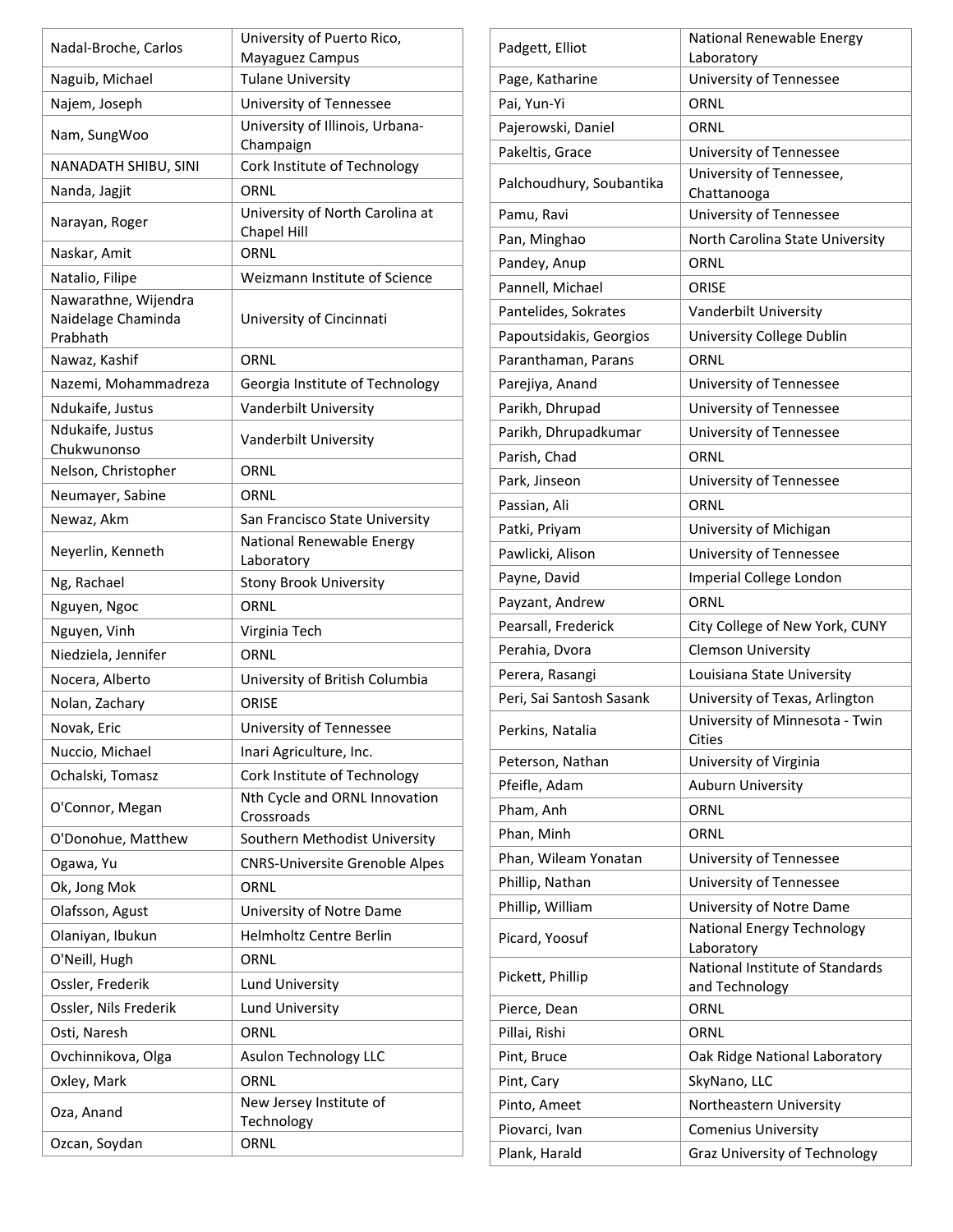| Plotkowski, Alex                 | ORNL                                             |
|----------------------------------|--------------------------------------------------|
| Plummer, Ward                    | Louisiana State University                       |
| Podlesnyak, Andrey               | ORNL                                             |
| Polo Garzon, Felipe              | ORNL                                             |
| Polyzos, Georgios                | ORNL                                             |
| Pomerantseva, Ekaterina          | <b>Drexel University</b>                         |
| Poplawsky, Jonathan              | ORNL                                             |
| Pozzo, Lilo                      | University of Washington                         |
| Prabhakarpandian,<br>Balabhaskar | CFD Research                                     |
| Prabhu, Vivek                    | National Institue of Standards<br>and Technology |
| Pracheil, Brenda                 | ORNL                                             |
| Pradhan, Dhiren                  | University of Tennessee                          |
| Praetorius, Simon                | Technische Universität Dresden                   |
| Primbs, Mathias                  | Technische Universität Berlin                    |
| Prinz, Friedrich                 | <b>Stanford University</b>                       |
| Prinz, Fritz                     | Stanford U.                                      |
| Proksch, Roger                   | <b>Oxford Instruments</b>                        |
| Proudian, Andrew Peter           | <b>Colorado School of Mines</b>                  |
| Puretzky, Alexander              | ORNL                                             |
| Puthongkham, Pumidech            | University of Virginia                           |
| Putnam, Shawn                    | University of Central Florida                    |
| Pylypenko, Svitlana              | <b>Colorado School of Mines</b>                  |
| Qian, Qi                         | University of California, Los<br>Angeles         |
| Qiu, Tian                        | University of Illinois, Urbana-<br>Champaign     |
| Rack, Philip                     | University of Tennessee                          |
| Raeder, Trygve                   | Lehigh University                                |
| Ramazani, Ali                    | Massachusetts Institute of<br>Technology         |
| Ramesh, Ramamoorthy              | University of California Berkeley                |
| Randall, John                    | Zyvex Labs                                       |
| Rangel, Eduardo                  | Universidad Autónoma del<br>Estado de Hidalgo    |
| Rawn, Claudia                    | University of Tennessee                          |
| Redwing, Joan                    | Pennsylvania State University                    |
| Reeves, Shawn                    | ORNL                                             |
| Rehwoldt, Miles                  | University of Maryland                           |
| Reidy, Kate                      | Massachusetts Institute of<br>Technology         |
| Reinke, Petra                    | University of Virginia                           |
| Rementeria Fernandez,            | ArcelorMittal Global R&D                         |
| Rosalia                          |                                                  |
| Ren, Jie                         | University of Massachusetts,<br>Amherst          |
| Ren, Qingqiang                   | ORNL                                             |
| Renkes, Scott                    | University of Texas, Arlington                   |

| Richards, Chris             | University of Kentucky                              |
|-----------------------------|-----------------------------------------------------|
| Richards, Christopher Isaac | University of Kentucky                              |
| Richardson, Elizabeth       | University of Georgia                               |
| Rios, Orlando               | ORNL                                                |
| Rivera Perez, Sebastian     | University of Puerto Rico,<br>Mayaguez Campus       |
| Rivera Vazquez, Lyanne      | University of Puerto Rico,<br>Mayaguez Campus       |
| Robinson, Joshua            | Pennsylvania State University                       |
| Rochow, Maria               | Michigan Technological<br>University                |
| Rondinone, Adam             | ORNL                                                |
| Ross, Frances               | Massachusetts Institute of<br>Technology            |
| Rouleau, Christopher        | ORNL                                                |
| Roy, Sougata                | ORNL                                                |
|                             | Massachusetts Institute of                          |
| Rupp, Jennifer              | Technology                                          |
| Russell, Thomas             | University of Massachusetts<br>Amherst              |
| Russo, Paul                 | Georgia Institute of Technology                     |
| Ryckman, Judson             | <b>Clemson University</b>                           |
| Ryder, Matthew              | ORNL                                                |
| Sacci, Robert               | ORNL                                                |
| Sachan, Ritesh              | National Research Council (Army<br>Research Office) |
| Sadar, Joshua               | Arizona State University                            |
| Safa Sefat, Athena          | ORNL                                                |
| Saghayezhian, Mohammad      | Louisiana State University                          |
| Sahore, Ritu                | ORNL                                                |
| Saiz, Eduardo               | Imperial College-London                             |
| Sakib, Nazmus               | <b>Clemson University</b>                           |
| Sakkos, Jonathan            | Michigan State University                           |
| Salcedo reyes, Juan Carlosn | Universidad Javeriana                               |
| Sales, Brian                | ORNL                                                |
| Salguero, Tina              | University of Georgia                               |
| Sandoval, Stephanie         | Georgia Institute of Technology                     |
| Sang, Xiahan                | ORNL                                                |
| Sangoro, Joshua             | University of Tennessee                             |
| Santato, Clara              | Ecole Polytechnique de Montreal                     |
| Sardashti, Kasra            | <b>Clemson University</b>                           |
| Sargent, Edward             | University of Toronto                               |
| Sarker, Jith                | University of Buffalo                               |
|                             |                                                     |
| Sarles, Andy                | University of Tennessee                             |
| Sarles, Stephen A.          | University of Tennessee                             |
| Savagian, Lisa              | Georgia Institute of Technology                     |
| Savara, Aditya              | ORNL                                                |
| Scalapino, Doug             | University of California, Santa<br>Barbara          |
| Schimel, Tayler             | University of Tennessee                             |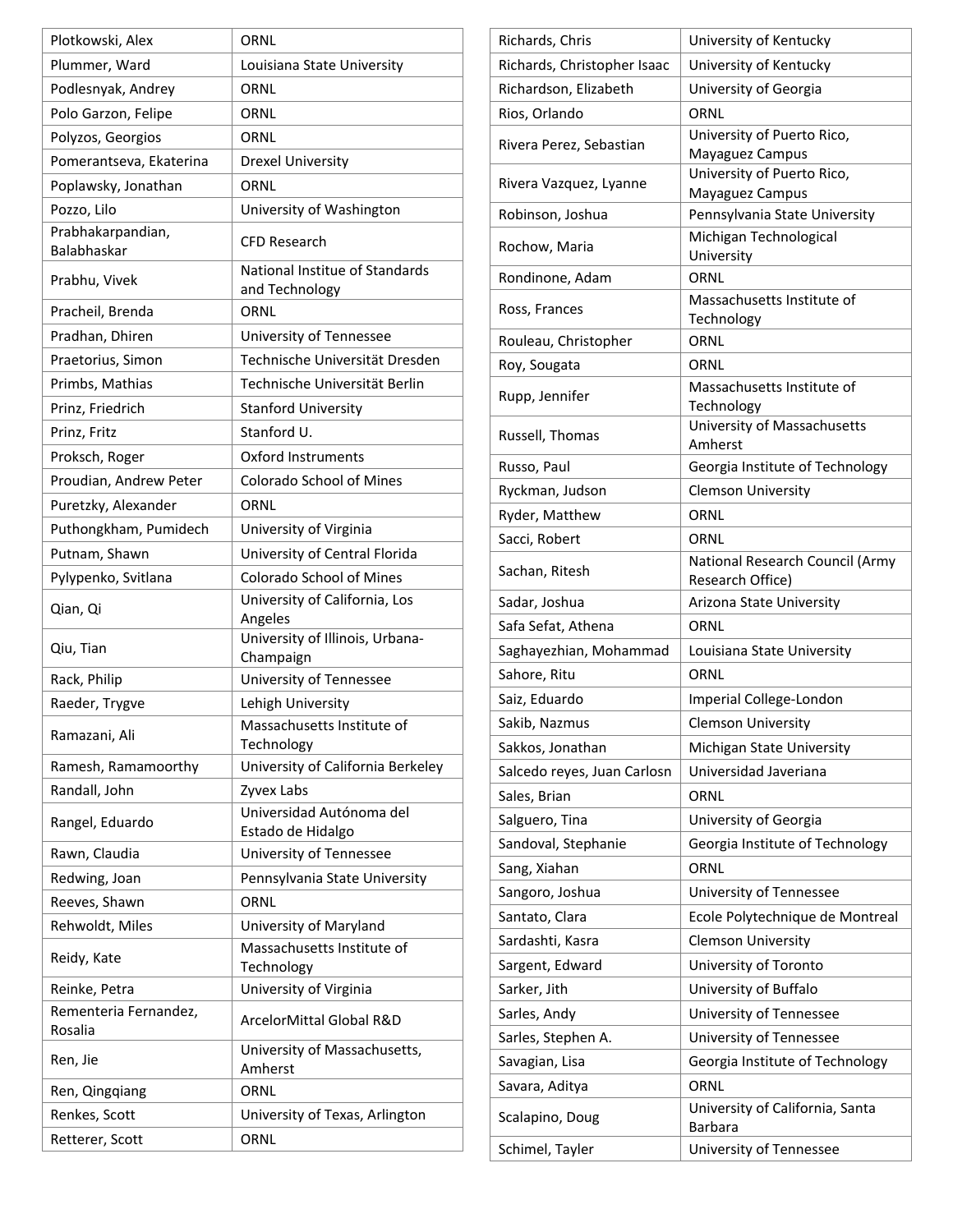| Schmitt, Sebastian               | Helmholtz Centre Berlin                         |
|----------------------------------|-------------------------------------------------|
| Schneider, Gerald                | Louisiana State University                      |
| Schneider, Judith                | University of Alabama, Huntsville               |
| Schoelkopf, Robert               | <b>Yale University</b>                          |
| Scholz, Carmen                   | University of Alabama, Huntsville               |
| Schoop, Leslie                   | Princeton University                            |
| Schroeder, Uwe                   | Nanoelectronic Materials<br>Laboratory          |
| Schulman, Rebecca                | Johns Hopkins University                        |
| Schultheiss, Jan                 | Norwegian University of Science<br>& Technology |
| Schwartzberg, Adam               | Lawrence Berkeley National<br>Laboratory        |
| Schwellberger Barbosa,<br>Martin | Sao Paulo State University                      |
| Scott, Phillip                   | Virginia Tech                                   |
| Sedova, Ada                      | ORNL                                            |
| Sehirlioglu, Alp                 | Case Western Reserve University                 |
| Seibers, Zach                    | Georgia Institute of Technology                 |
| Seidel, Jan                      | University of New South Wales                   |
| Self, Ethan                      | ORNL                                            |
| Selvamanickam, Venkat            | University of Houston                           |
| Sen, Cengiz                      | Lamar University                                |
| Senses, Erkan                    | Koc University                                  |
| Serov, Alexey                    | Oak Ridge National Laboratory                   |
| Shadrivov, Ilya                  | <b>Australian National University</b>           |
| Shah, Riddhi                     | University of Tennessee                         |
| Shalaev, Vladimir                | <b>Purdue University</b>                        |
| Shankles, Peter                  | Georgia Institute of Technology                 |
| Shao, Zijun                      | University of Virginia                          |
| Shao-Horn, Yang                  | Massachusetts Institute of<br>Technology        |
| Sharma, Jaswinder                | ORNL                                            |
| Sharma, Lohit                    | Lehigh University                               |
| Sharma, Nitin Kumar              | University of Alberta                           |
| Sharma, Pankaj                   | University of New South Wales                   |
| Sharma, Yogesh                   | Los Alamos National Laboratory                  |
| Sharma, Yogesh                   | ORNL                                            |
| Sharp, Conor                     | Virginia Tech                                   |
| Shatruk, Michael                 | Florida State University                        |
| Shield, Jeffrey                  | University of Nebraska, Lincoln                 |
| Shin, Dongwon                    | ORNL                                            |
| Shinohara, Yuya                  | ORNL                                            |
| Shower, Patrick                  | University of Tennessee                         |
| Shvartsman, Vladimir             | University of Duisburg-Essen                    |
| Shyam, Amit                      | ORNL                                            |
| Siggillino, Thomas               | ORISE                                           |
| Silmore, Kevin Stanton           | Massachusetts Institute of<br>Technology        |

| Silva Pereira, Cristina         | Instituto de Tecnologia Química e<br>Biológica (ITQB NOVA)                                                               |
|---------------------------------|--------------------------------------------------------------------------------------------------------------------------|
| Silva, Carlos                   | Georgia Tech                                                                                                             |
| Silver, Richard                 | National Institute of Standards<br>and Technology                                                                        |
| Silvera Batista, Carlos         | Vanderbilt University                                                                                                    |
| Simon, Patrice                  | Centre Interuniversitaire de<br>Recherche et d'Ingénierie des<br>Matériaux (CIRIMAT), Université<br><b>Paul Sabatier</b> |
| Sims, Hunter                    | <b>Francis Marion University</b>                                                                                         |
| Sims, Hunter Robert             | <b>Francis Marion University</b>                                                                                         |
| Singh, Shawn                    | ORNL                                                                                                                     |
| Sinitskiy, Alexander            | University of Nebraska-Lincoln                                                                                           |
| Sinnott, Susan                  | Pennsylvania State University                                                                                            |
| Sinnott-Armstrong,<br>Miranda   | University of Colorado                                                                                                   |
| Skolrood, Lydia                 | University of North Georgia                                                                                              |
| Skowronski, Marek               | Carnegie Mellon University                                                                                               |
| Skrabalak, Sara                 | Indiana University, Bloomington                                                                                          |
| Solanki, Abhishek<br>Bharatbhai | <b>Purdue University</b>                                                                                                 |
| Song, Jia                       | <b>Emory University</b>                                                                                                  |
| Song, Weisi                     | Arizona State University                                                                                                 |
| Song, Yang                      | Reactwell, LLC                                                                                                           |
| Song, Yuanjun                   | University of Tennessee                                                                                                  |
| Spagnolo, Sandro                | <b>Comenius University</b>                                                                                               |
| Spalding, Thomas                | <b>Pioneer Natural Resources</b>                                                                                         |
| Spears, Andre                   | Los Alamos National Laboratory                                                                                           |
| Spence, Daron                   | Georgia Institute of Technology                                                                                          |
| Spencer, Michael                | North Carolina State University                                                                                          |
| Spendelow, Jacob                | Los Alamos National Laboratory                                                                                           |
| Spittle, Stephanie              | University of Tennessee                                                                                                  |
| Sruthi Kuriakose                | <b>RMIT University</b>                                                                                                   |
| Stach, Eric                     | University of Pennsylvania                                                                                               |
| Stahl, Shannon                  | University of Wisconsin -<br>Madison                                                                                     |
| Standford, Michael              | <b>Rice University</b>                                                                                                   |
| Star, Andrew                    | National Renewable Energy<br>Laboratory                                                                                  |
| Starchenko, Vitalli             | ORNL                                                                                                                     |
| Stein, Gila                     | University of Tennessee                                                                                                  |
| Stender, Anthony                | <b>Ohio University</b>                                                                                                   |
| Stevens, Annie                  | <b>CUNY New York City College</b>                                                                                        |
| Stevens, Michaela               | <b>Stanford University</b>                                                                                               |
| Stevenson, Louise               | ORNL                                                                                                                     |
| Stokes, Donna                   | University of Houston                                                                                                    |
| Storey, Robson                  | University of Southern Mississippi                                                                                       |
| Strasser, Peter                 | Technische Universität Berlin                                                                                            |
| Street, Dayton                  | University of Tennessee                                                                                                  |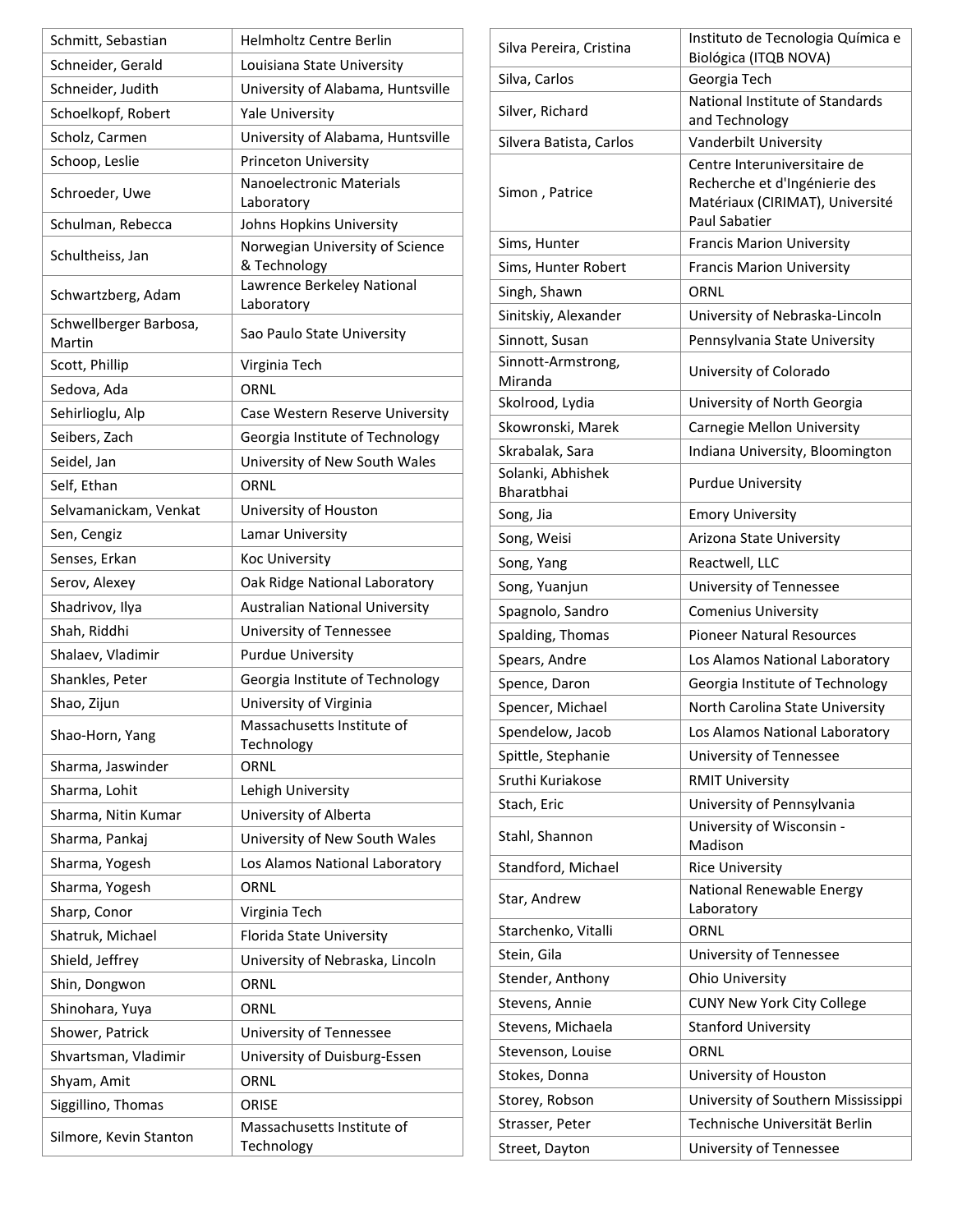| Su, Cong            | Massachusetts Institute of<br>Technology                                                                                           |
|---------------------|------------------------------------------------------------------------------------------------------------------------------------|
| Suh, Jae Yong       | Michigan Technological<br>University                                                                                               |
| Sukharev, Sergei    | University of Maryland                                                                                                             |
| Sukuba, Ivan        | <b>Comenius University</b>                                                                                                         |
| Sulchek, Todd       | Georgia Institute of Technology                                                                                                    |
| Sun, Shouheng       | <b>Brown University</b>                                                                                                            |
| Sun, Weiwei         | ORNL                                                                                                                               |
| Sun, Wen            | University of Massachusetts,<br>Amherst                                                                                            |
| Sun, Xiao-Guang     | ORNL                                                                                                                               |
| Sun, Yanyan         | Technische Universität Berlin                                                                                                      |
| Susner, Michael     | Air Force Research Laboratory                                                                                                      |
| Sutter, Peter       | University of Nebraska, Lincoln                                                                                                    |
| Swett, Jacob        | Recognition AnalytiX, Inc.                                                                                                         |
| Szanyi, Janos       | Battelle Memorial Institute,<br>Pacific Northwest Division Facility<br><b>Operator of Pacific Northwest</b><br>National Laboratory |
| Szlufarska, Izabela | University of Wisconsin -<br>Madison                                                                                               |
| Tait, Steven        | Indiana University                                                                                                                 |
| Takamura, Yayoi     | University of California, Davis                                                                                                    |
| Taleb, Omar         | Florida State University                                                                                                           |
| Talipov, Marat      | <b>New Mexico State University</b>                                                                                                 |
| Talukdar, Tahmid    | <b>Clemson University</b>                                                                                                          |
| Tamboli, Adele      | National Renewable Energy<br>Laboratory, operated by Alliance<br>for Sustainable Energy, LLC                                       |
| Tan, Lizhen         | ORNL                                                                                                                               |
| Tang, Xiaomin       | ORNL                                                                                                                               |
| Tang, Xu            | University of Nottingham                                                                                                           |
| Taniguchi, Denis    | <b>Newcastle University</b>                                                                                                        |
| Tarpeh, William     | <b>Stanford University</b>                                                                                                         |
| Taylor, Ethan       | University of Alabama,<br>Birmingham                                                                                               |
| Tennyson, Wesley    | <b>BSH Home Appliances</b>                                                                                                         |
| Terletska, Hanna    | Middle Tennessee State<br>University                                                                                               |
| Thaker, Hitesh      | Infineum                                                                                                                           |
| Thind, Arashdeep    | <b>Washington University</b>                                                                                                       |
| Thomas, Melonie     | University of Kentucky                                                                                                             |
| Thompson, Gregory   | University of Alabama Tuscaloosa                                                                                                   |
| Thong, John         | National University of Singapore                                                                                                   |
| Tian, Xuezeng       | University of California, Los<br>Angeles                                                                                           |
| Tigyi, Gabor        | University of Tennessee                                                                                                            |
| Tileli, Vasiliki    | Ecole Polytechniqe Federal de<br>Lausanne                                                                                          |
| Tiley, Jay          | Oak Ridge National Laboratory                                                                                                      |

| Tirrell, Matthew          | University of Chicago                         |
|---------------------------|-----------------------------------------------|
| Tolk, Norman              | Vanderbilt University                         |
| Tong, Yang                | ORNL                                          |
| Toops, Todd               | ORNL                                          |
| Toro Gonzalez, Miguel     | ORNL                                          |
| Torres, James             | University of Missouri                        |
| Toth, Milos               | University of Technology, Sydney              |
| Tour, James               | <b>Rice University</b>                        |
| Trivedi, Nandini          | Ohio State University Research<br>Foundation  |
| Trofimov, Artem           | ORNL                                          |
| Trolier-McKinstry, Susan  | Pennsylvania State University                 |
| Truscott, Matthew         | University of North Texas                     |
| Tsai, Wan-Yu              | ORNL                                          |
| Tschiptschin, André Paulo | Universidade de Sao Paulo                     |
| Tselev, Alexander         | University of Aveiro                          |
| Tsouris, Costas           | ORNL                                          |
| Tu, Kaixiong              | University of Puerto Rico                     |
| Ullah, Ahamed             | University of Kentucky                        |
| Unocic, Kinga             | ORNL                                          |
| Unocic, Ray               | ORNL                                          |
| Upadhyay, Navnidhi        | University of Massachusetts,<br>Amherst       |
| Upadhyaya, Pramey         | <b>Purdue University</b>                      |
| Valanoor, Nagarajan       | University of New South Wales                 |
| Valentine, Jason          | Vanderbilt University                         |
| Vallejo, Emmanuel         | Universidad Autonoma Del<br>Estado De Hidalgo |
| Van Vreeswijk, Sophie     | <b>Utrecht University</b>                     |
| Vardon, Derek             | National Renewable Energy<br>Laboratory       |
| Vass, Adam                | <b>Research Centre of Natural</b>             |
|                           | Science                                       |
| Vasudevan, Rama           | ORNL                                          |
| Vautard, Frederic         | ORNL                                          |
| Veenhuizen, Keith         | Lehigh University<br>ORNL                     |
| Veith, Gabriel            |                                               |
| Venton, Barbara           | University of Virginia                        |
| Venton, Jill              | University of Virginia                        |
| Vidis, Marek              | <b>Comenius University</b>                    |
| Viehland, D.              | Virginia Tech                                 |
| Vlassiouk, Ivan           | ORNL<br>University of Toronto,                |
| Voznyy, Oleksandr         | Scarborough                                   |
| Vuong, Van Quan           | University of Tennessee                       |
| Wagner, Ryan              | <b>Purdue University</b>                      |
| Waldrop, Krysta           | Vanderbilt University                         |
| Walia, Sumeet             | Royal Melbourne Institute of<br>Technology    |